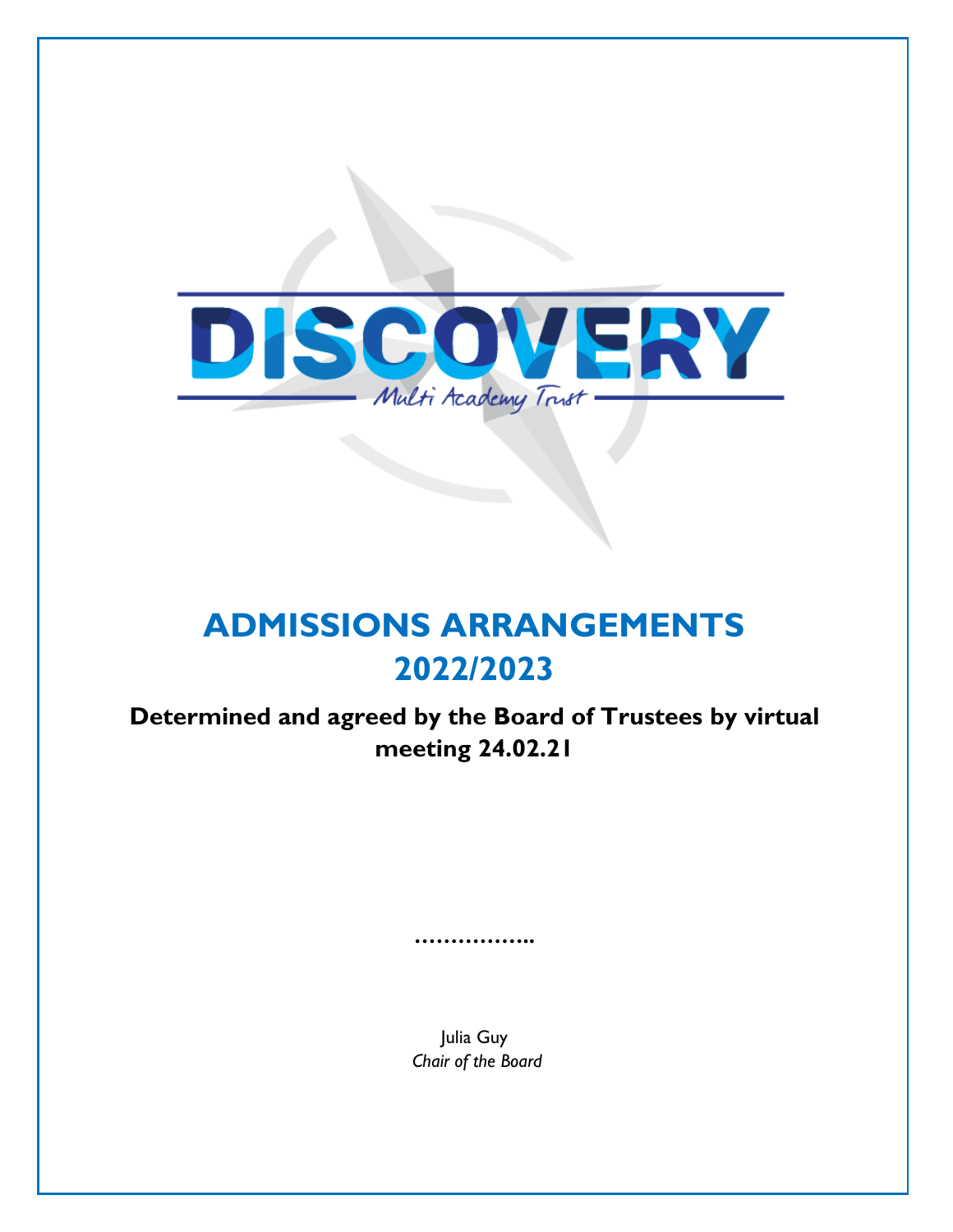| <b>Key notes - ADMISSION ARRANGEMENTS 2022/2023</b> |                                                                                                                                                                                         |                                                                                                                                                            |  |
|-----------------------------------------------------|-----------------------------------------------------------------------------------------------------------------------------------------------------------------------------------------|------------------------------------------------------------------------------------------------------------------------------------------------------------|--|
| School name                                         | <b>Beechwood Primary Academy</b><br>п<br>Oakwood Primary Academy<br>ш<br><b>Weston Mill Community Primary Academy</b><br>Ξ                                                              |                                                                                                                                                            |  |
| <b>Admission authority</b>                          | The Board of Trustees of the Discovery Multi Academy Trust                                                                                                                              |                                                                                                                                                            |  |
| Schools' status                                     | Academy                                                                                                                                                                                 |                                                                                                                                                            |  |
| Catchment area                                      | <b>No</b>                                                                                                                                                                               |                                                                                                                                                            |  |
| Supplementary<br><b>Information Form</b>            | Yes - children in receipt of early years premium, the pupil premium or the<br>service premium only (Beechwood Primary Academy and Weston Mill<br><b>Community Primary Academy only)</b> |                                                                                                                                                            |  |
|                                                     | Yes - parents who are members of staff only (all schools)<br>Yes - exceptional medical and social need for admission                                                                    |                                                                                                                                                            |  |
| <b>Application forms</b><br>available online        | www.plymouth.gov.uk/schooladmissions                                                                                                                                                    |                                                                                                                                                            |  |
|                                                     | Normal point of entry                                                                                                                                                                   | In-Year admission                                                                                                                                          |  |
| Age range for application                           | I September 2017 - 31 August<br>2018                                                                                                                                                    | Any admission other than the<br>normal point of entry in years<br>Reception/Foundation - year 6                                                            |  |
| <b>Application period</b>                           | Monday 8 November 2021 -<br>Saturday 15 January 2022                                                                                                                                    | From Thursday I September 2022                                                                                                                             |  |
| Offer date                                          | Tuesday 19 April 2022                                                                                                                                                                   | Within 20 school days of application<br>receipt                                                                                                            |  |
| <b>Published admission</b><br>number                | See section 4                                                                                                                                                                           | Unless otherwise agreed, the<br>published admission number at the<br>normal point of entry applies to<br>each year group as it moves through<br>the school |  |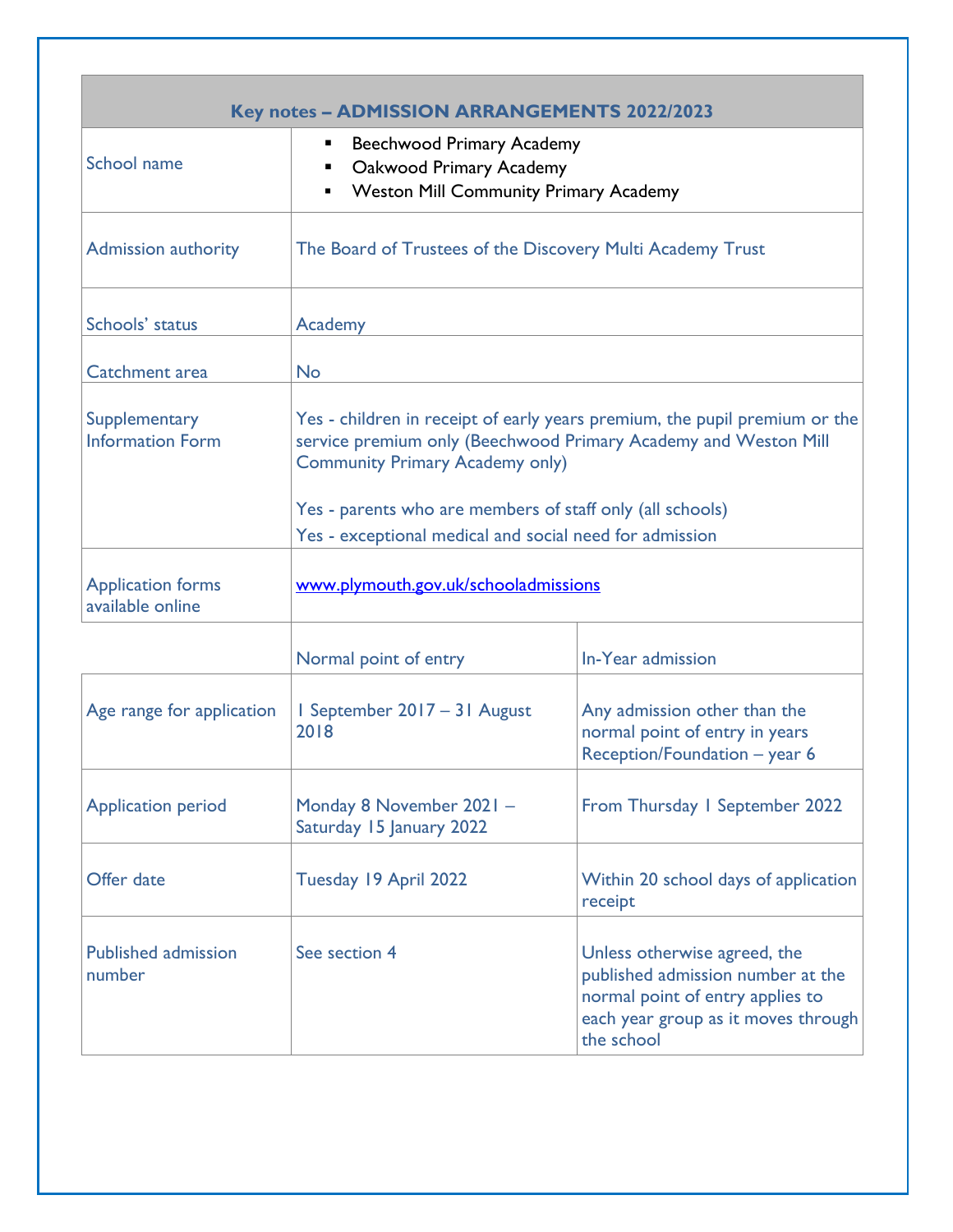# **INDEX**

SECTION 1

Admission arrangements for Beechwood Primary Academy and Weston Mill Primary Academy

- (i) Application process and oversubscription criteria for Reception/Foundation admissions (normal point of entry)
- (ii) Application process and oversubscription criteria for in-year admissions

#### SECTION 2

Admission arrangements for Oakwood Primary Academy

- (i) Application process for Reception/Foundation admissions (normal point of entry)
- (ii) Application process for Reception/Foundation admissions (in-year)
- (iii) Oversubscription criteria for normal point of entry and in-year admissions

#### SECTION 3

Supplementary Information Forms

- (I) Children in receipt of early years premium, the pupil premium or the service premium (Beechwood Primary Academy and Weston Mill Primary Academy only)
- (II) Parents who are members of staff only (all schools)
- (iii) Exceptional medical or social need supplementary information form

SECTION 4 Published admission number (PAN)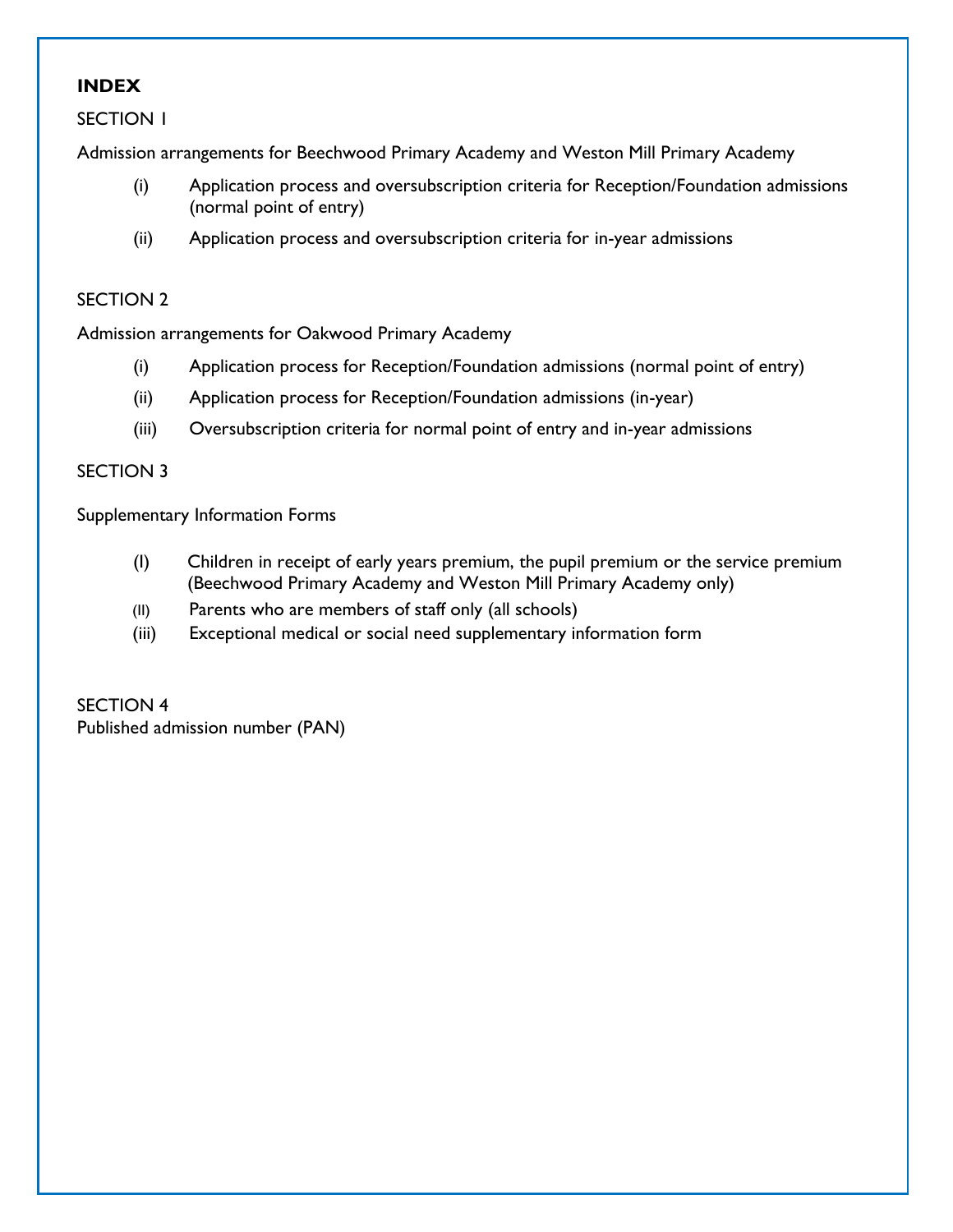# **ADMISSION ARRANGEMENTS: DISCOVERY MULTI ACADEMY TRUST**

The Board of Trustees of the Discovery Multi Academy Trust is the admission authority for Beechwood Primary Academy, Oakwood Primary Academy and Weston Mill Community Primary Academy. The admission authority will comply with provisions within the School Admissions Code and the School Appeals Code available at [www.gov.uk/government/publications/school-admissions-code--2](http://www.gov.uk/government/publications/school-admissions-code--2)

The admission arrangements outlined within this document apply to admissions in the 2022/2023 academic year.

#### **SECTION 1**

#### **Admission arrangements for Beechwood Primary Academy and Weston Mill Primary Academy**

#### **(i) Reception/Foundation admissions (normal point of entry)**

The admission arrangements outlined within this section apply to children starting in the Reception/Foundation Year for the first time in 2022/2023. The published admission number (PAN) for this year group is shown in the school list at Section 4 and in the Starting School guide for parents. The close date for application is 15 January 2022. Allocation results will be notified on 19 April 2022. The admission authority follows Plymouth City Council's coordinated primary admissions scheme available at [www.plymouth.gov.uk/schooladmissions.](http://www.plymouth.gov.uk/schooladmissions)

All applicants must:

- (i) Complete the Common Application Form available from, and returnable to their home local authority;
- (ii) In addition, applicants applying under criteria 2 below must complete the exceptional medical or social grounds supplementary information form and return it direct to the School Admissions Team, Plymouth City Council<sup>1</sup>;
- (iii)In addition, applicants applying under the oversubscription criteria applicable to early years premium, the pupil premium or the service premium (criteria 4) must complete the pupil premium supplementary information form and return it direct to the School Admissions Team, Plymouth City Council<sup>1</sup>;
- (iv) In addition, applicants applying under the oversubscription criteria applicable to members of staff (criteria 5) must complete the staff supplementary information form and return it direct to the School Admissions Team, Plymouth City Council<sup>1</sup>.

# **Oversubscription criteria for Beechwood Primary Academy and Weston Mill Primary Academy for normal point of entry**

A child with an Education, Health and Care Plan (EHCP) which names the school will be admitted.

At the normal point of entry, where there are fewer applicants than the PAN, all children will be admitted unless they can be offered a higher ranked preference.

In the event that the School is oversubscribed, the admission authority will apply the following oversubscription criteria in order of priority: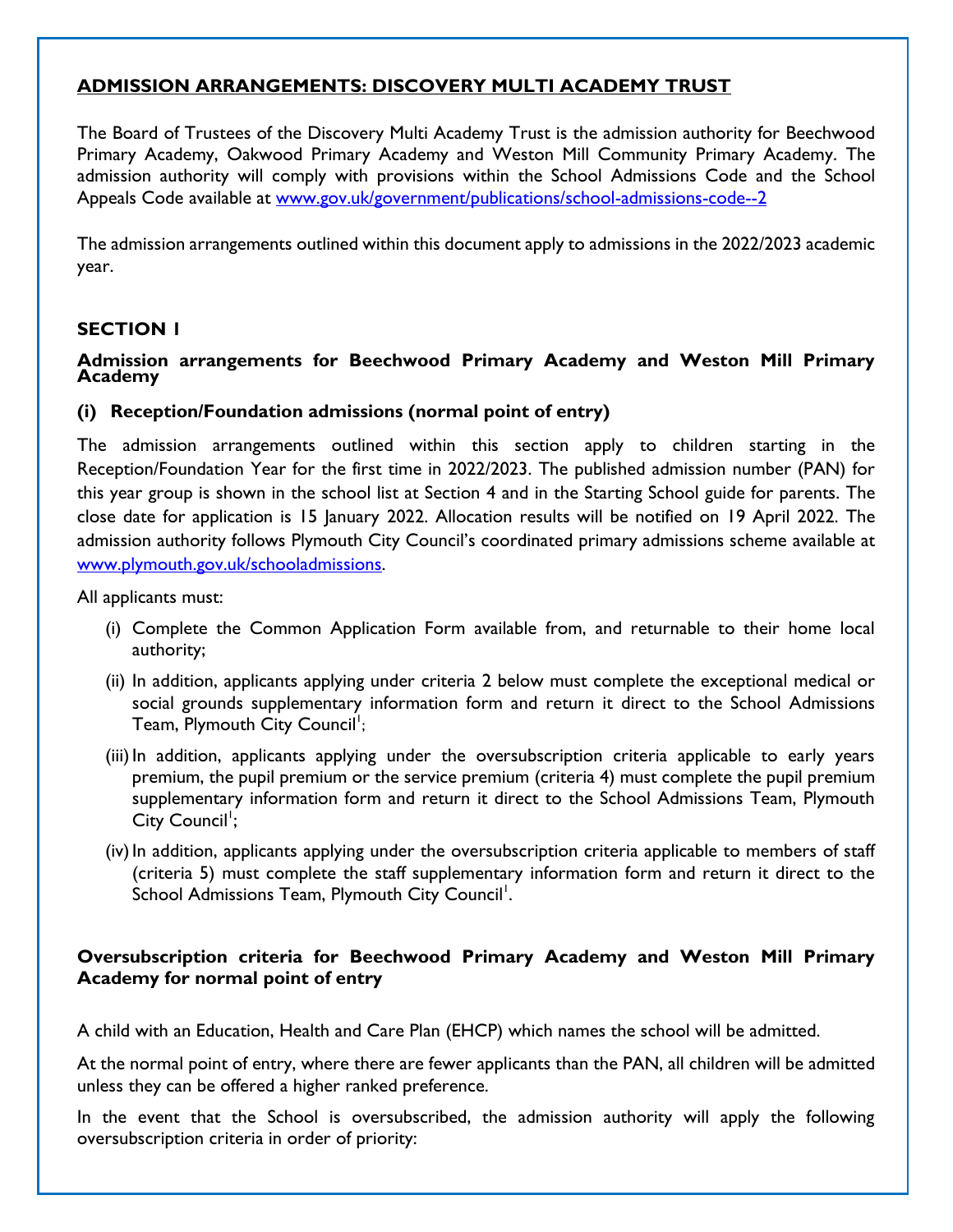- 1. **Looked after children and all previously looked after children.** A 'looked after child' is a child who is (a) in the care of a local authority, or (b) being provided with accommodation by a local authority in the exercise of their social services functions (see the definition in Section 22(1) of the Children Act 1989) at the time of making an application to a school or (c) children who appear to have been in state care outside of England and ceased to be in state care as a result of being adopted. A child is regarded as having been in state care in a place outside of England if they were accommodated by public authority, a religious organisation or any other provider of care whose sole purpose is to benefit society. Previously looked after children are children who were looked after, but ceased to be so because they were adopted (or became subject to a child arrangements order or special guardianship order);
- 2. **Children with exceptional medical or social need.** Children with an exceptional medical or social need for a place at this school. Applicants will only be considered under this heading if the parent/carer or their representative can demonstrate that only the preferred school can meet the exceptional medical or social needs of the child. The need must be specific to the school: a child may have very challenging circumstances that require additional support but if that support could be provided at another school, there would be no exceptional need to attend this school. The exceptional need could be due to the parent/carer's circumstances. Evidence provided can be in the form of a testimony from a medical practitioner, social worker or other professional who can support the application on an 'exceptional' basis. Without satisfactory supporting evidence, we will not prioritise an application as demonstrating exceptional need. It is not expected that a parent/carer would seek a claim under exceptional medical or social need for a school that is not the first ranked preference school.

Exceptional medical or social need could include, for example:

- a serious medical condition, which can be supported by medical evidence
- a significant caring role for the child which can be supported by evidence from social services;

Exceptional need for admission here will not be accepted on the grounds that:

- a child may be separated from a friendship group;
- parents wish to avoid a child from the current or previous setting;
- transport arrangements would have to be changed;
- the child has a particular interest or ability in a subject or activity.
- 3. **Children with a sibling already attending this school at the time of admission**. Children will be classed as siblings if they live in the same household in a single family unit. This includes for example, full, half, step, or adoptive brothers or sisters;
- 4. **Children attending this school's own nursey who are in receipt early years pupil premium, the pupil premium or the service premium** at the time of application evidence through completion of the pupil premium supplementary information form $^{\text{!}}\!;$
- 5. **Children whose parent/carer is a member of staff employed on a permanent contract at this school** for two or more years at the time at which the application for admission to the school is made or where the member of staff is recruited to fill a vacant post for which there is a demonstrable skill shortage evidenced by completion of the staff supplementary information form<sup>1</sup>.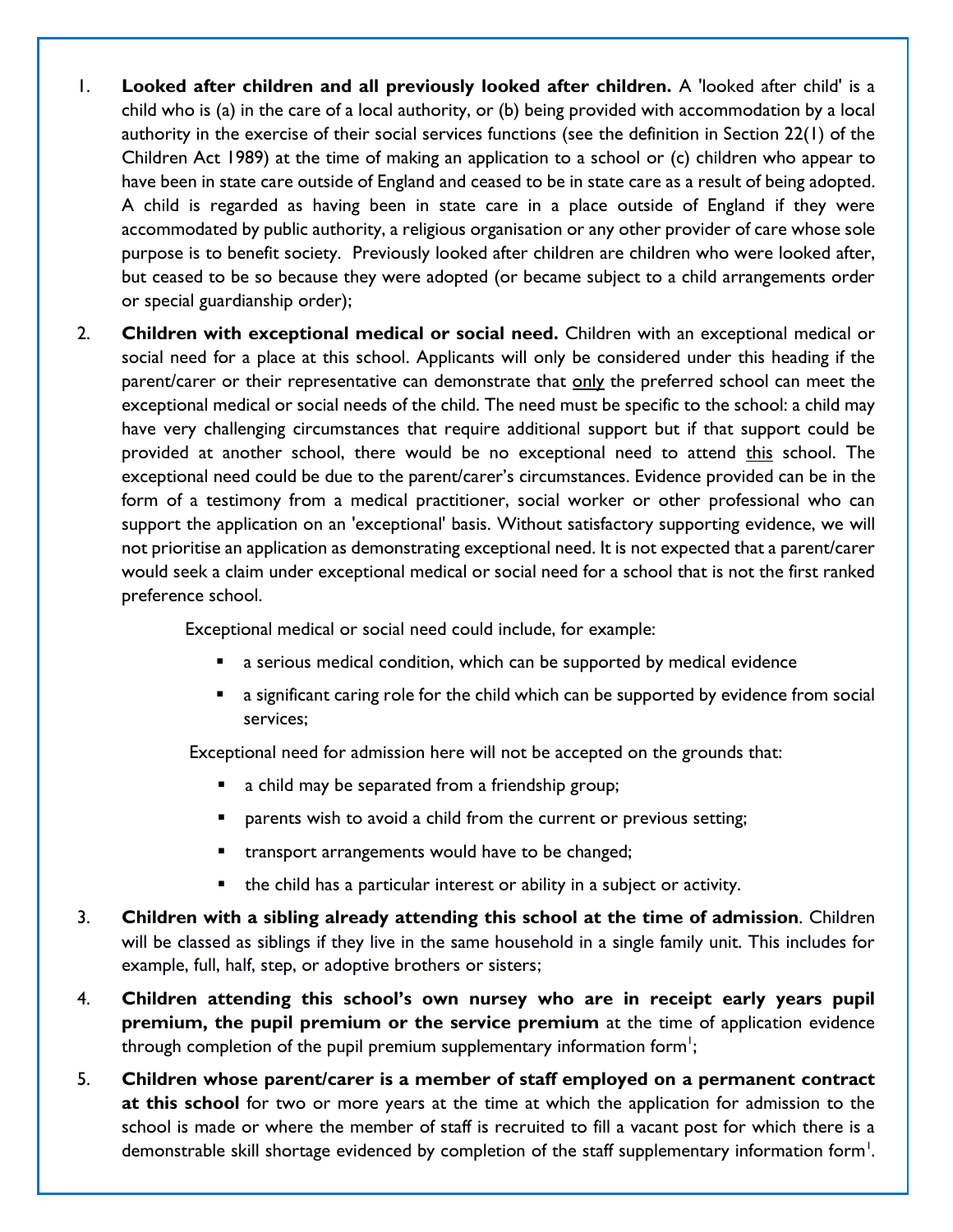(This all covers staff working at the school to which the application relates but does not include staff who work on the school site for other employers);

6. **Other children** not shown in a higher oversubscription criteria.

# **NOTES:**

**Admission out of the normal age group:** Places will normally be offered in the year group according to the child's date of birth but a parent may submit an application for a year group other than the child's chronological year group. A decision will be made on the basis of the circumstances of each case and in the best interests of the child concerned. This will include taking account of the parent's views; information about the child's academic, social and emotional development; where relevant, their medical history and the views of a medical professional; whether they have previously been educated out of their normal age group; and whether they may naturally have fallen into a lower age group if it were not for being born prematurely. The admission authority will also take into account the views of the head teacher of the school(s) concerned. Parents must not assume that the decision of one school will transfer with the child to a different school as the decision rests with the individual admission authority. Where a place is refused in a different year group but a place is offered in the school, there will be no right of appeal

**Appeals:** In the event that an applicant is denied a place at the school, the parent/carer will have the right of appeal to an independent appeal panel. Information relating to the appeal process can be obtained from Plymouth City Council's School Admissions Team<sup>1</sup>.

**Fraudulent applications/withdrawal of allocated places:** The School Admissions Code allows an offer of a school place to be withdrawn if:

- it has been offered in error or
- a parent has not responded within a reasonable period of time or
- it is established that the offer was obtained through a fraudulent or intentionally misleading application. An example of this would be knowingly using an incorrect home address for a child. In these cases the application would be considered using the information that the local authority believes to be correct, for example using the home address where the local authority considers that the child actually lives.

All suspected fraudulent applications will be investigated and if a case is found, it could lead to criminal prosecution.

**Home address:** Any allegations received by the admission authority of people providing false or accommodation addresses when applying for school places shall be fully investigated and, if found to be true, it could lead to a criminal prosecution and withdrawal of an allocated place. Schools have been advised by Plymouth City Council to ask parents/carers to provide proof of residence (for example utility bills) before admitting a child. Plymouth local authority (LA) will also carry out checks as appropriate<sup>1</sup>. A child's home address is defined as the address at which the child is normally resident or, where a child lives at more than one address, the address at which the child lives for the majority of the time. Where the home address is unclear, the Admission Authority will determine the appropriate address taking into account factors such as the address to which the Child Benefit Allowance or Child Tax Credit is payable, registration for medical services etc.

**Mode of study and start date:** There is a legal requirement that all children begin full time education by the beginning of the term following their fifth birthday, this is referred to as compulsory school age.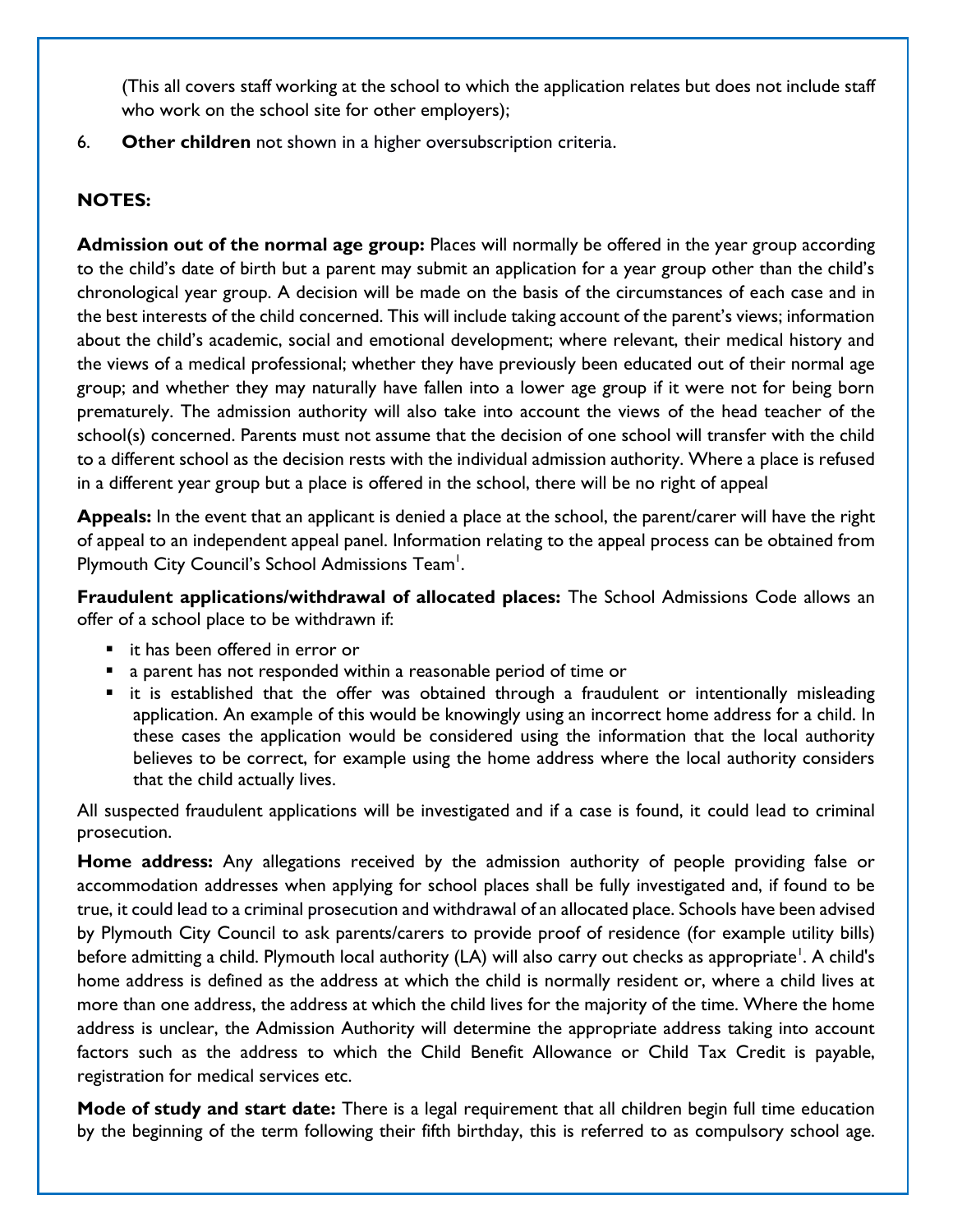Places are offered to children for admission at the beginning of the September term after the fourth birthday. That is before they reach compulsory school age.

Parents have a right to defer the date their child is admitted, or to take the place up part-time, until the child reaches compulsory school age. September 2022 is the earliest point for admission to the Reception class at a primary school but is not a compulsory start date. All parents can defer admission within the Reception year until the beginning of the term following their child's **fifth** birthday. This is a decision for the parent to make, taking all factors into account including the advice of educational professionals.

Those parents who decide that their child should defer must inform the Headteacher. The place offered for their child **will be held open and will not be offered to another child**. Where a parent does not inform the Headteacher that admission is to be deferred and does not admit the child in September, the place may be withdrawn and offered to another child.

For normal point of entry: the expected point of admission will be September 2022.

**Multiple births:** Defined as the birth of more than one baby from a single pregnancy. We understand that parents/carers would like to keep twins, triplets and other children of multiple birth together. Where the admission criteria is applied and it is not possible to offer places to all children of the same multiple birth family we would work with the family to find the best solution for them and their children. Should it transpire that it is not possible to offer place(s) to all children within that multiple birth, there will be a random ballot as set out in the School Admissions Code. This will be undertaken by an officer of Plymouth City Council<sup>1</sup> by the operation of an electronic random number generator.

**Nursery School:** Beechwood Primary Academy's own nursery school is Beechwood Primary Academy Nursery. Weston Mill Primary Academy's own nursery school is Weston Mill Primary Nursery Academy.

**Response:** Parents/carers must respond to an allocation of a school place within two weeks of the date of notification of availability of a school place or, parent/carers declining the offer of a place should notify the educational arrangements they plan to provide for their child. Response must be made to Plymouth City Council<sup>1</sup>. In the absence of a response, the offer may be revoked and the place may be reallocated to someone else.

**Tie Breaker:** Where we have to choose between two or more children in the same category as each other, then the nearer to the school the child lives - as measured by a straight line on the map using Plymouth City Council's electronic mapping system - the higher the priority. Measurement points will be from the spatial locator identified by the National Land and Property Gazetteer. The spatial locator is the address point based on a general internal point. Flats are therefore taken to be the same measurement point regardless of floor of location. If the tie-breaker is not sufficient to distinguish between applicants in a particular category, there will be a random ballot as set out in the School Admissions Code. This will be undertaken by an officer of Plymouth City Council<sup>1</sup> by the operation of an electronic random number generator.

Waiting lists: If a place cannot be offered at the preferred school at the normal point of entry, the child's name will automatically be added to the waiting list for any school ranked higher than the school allocated at the normal point of entry. Those on a waiting list and late applicants will be treated equally and placed on the same list. Waiting lists will be held in the order of the published admission criteria and will be maintained until the end of the summer holidays 2022 in respect of the normal point of entry. Any vacancies that arise will be allocated to the child at the top of the waiting list.

From 1 September 2022, the in-year admissions scheme applies and the waiting list procedure will change in that parent/carers will be asked if they wish their child to be added to a waiting list and to confirm their wish for their child to remain on a waiting list in order that the list can be kept up to date.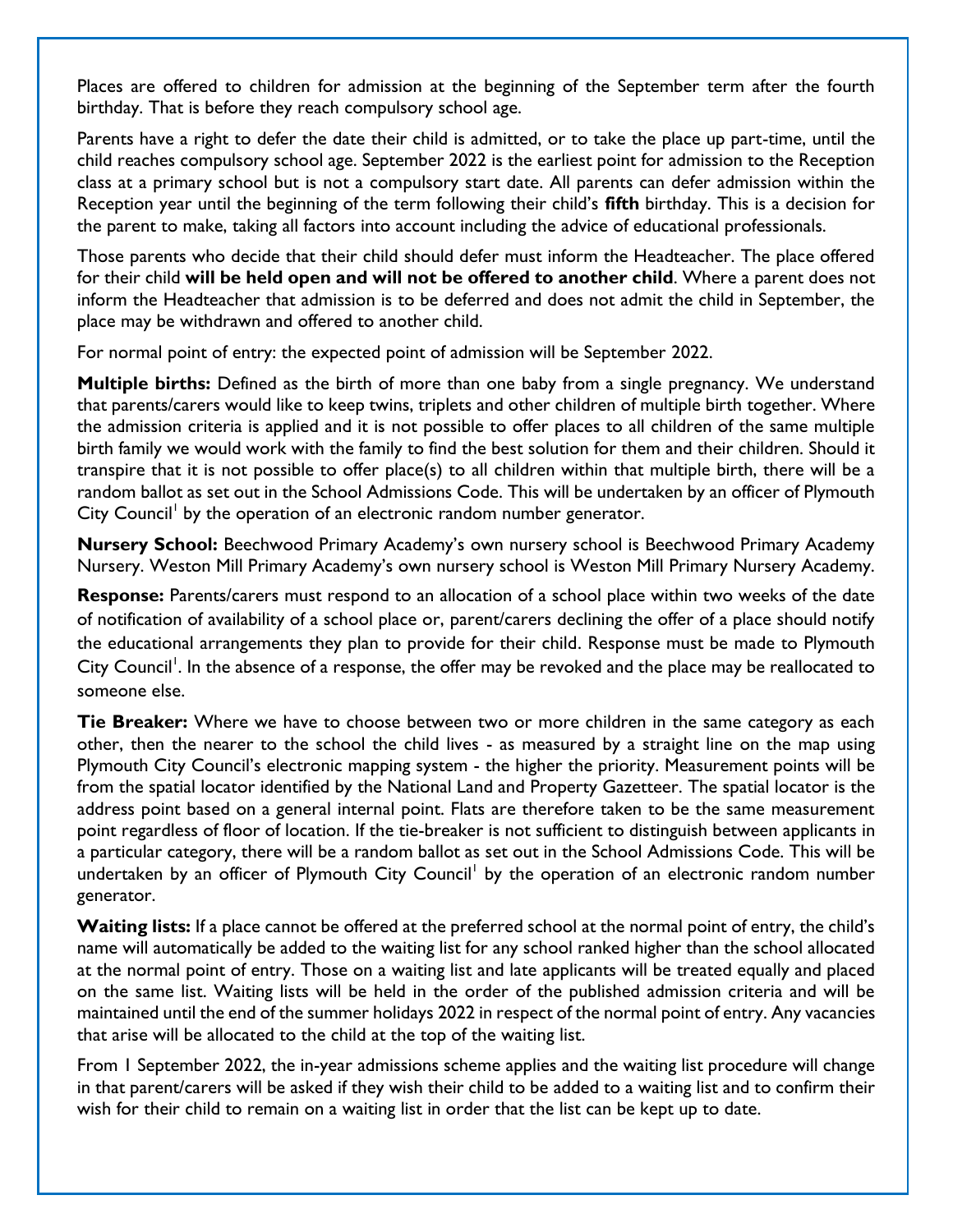# **(ii) In-Year admissions (admissions outside the normal point of entry)**

The admission arrangements outlined within this section apply to in-year admissions during the 2022/2023 academic year.

An In-Year admission is any entry to school other than at the normal point, for example, transferring school due to a house move or for other personal reason. Requests for admission to Reception made after the normal round of admissions – after 31 August 2022 – and requests for places in other year groups should be made direct to Plymouth City Council<sup>1</sup>.

With the exception of a child with an Education, Health and Care Plan (EHCP), all applications will be considered under Plymouth City Council's Fair Access Protocol.

Application should be made via Plymouth City Council<sup>1</sup> at [www.plymouth.gov.uk/schooladmissions.](http://www.plymouth.gov.uk/schooladmissions) The primary schools within the Discovery multi academy trust follow Plymouth City Council's local coordinated in-year admissions scheme available at [www.plymouth.gov.uk/schooladmissions.](http://www.plymouth.gov.uk/schooladmissions)

All applicants must:

- (i) Complete the Common Application Form available from and returnable to Plymouth City Council<sup>1</sup>;
- (ii) In addition, applicants applying under criteria 2 below must complete the exceptional medical or social grounds supplementary information form and return it direct to the School Admissions Team, Plymouth City Council<sup>1</sup>;
- (iii) In addition, applicants applying under oversubscription criteria 4 must complete the staff supplementary information form and return it direct to the School Admissions Team, Plymouth City Council<sup>1</sup>.

Unless otherwise agreed, the published admission number applies to each year group as it moves through the school. The close date for application is the end of each working day. Offers should be made within twenty school days of the application submission date.

# **Oversubscription criteria for Beechwood Primary Academy and Weston Mill Primary Academy for in-year admissions**

A child with an Education, Health and Care Plan (EHCP) which names the school will be admitted.

For in-year admissions where there is space in the school, all children will be admitted unless the school can demonstrate that admission would prejudice provision of efficient education or efficient use of resources.

In the event that the School is oversubscribed, the admission authority will apply the following oversubscription criteria in order of priority:

1. **Looked after children and all previously looked after children.** A 'looked after child' is a child who is (a) in the care of a local authority, or (b) being provided with accommodation by a local authority in the exercise of their social services functions (see the definition in Section 22(1) of the Children Act 1989) at the time of making an application to a school or (c) children who appear to have been in state care outside of England and ceased to be in state care as a result of being adopted. A child is regarded as having been in state care in a place outside of England if they were accommodated by public authority, a religious organisation or any other provider of care whose sole purpose is to benefit society. Previously looked after children are children who were looked after, but ceased to be so because they were adopted (or became subject to a child arrangements order or special guardianship order);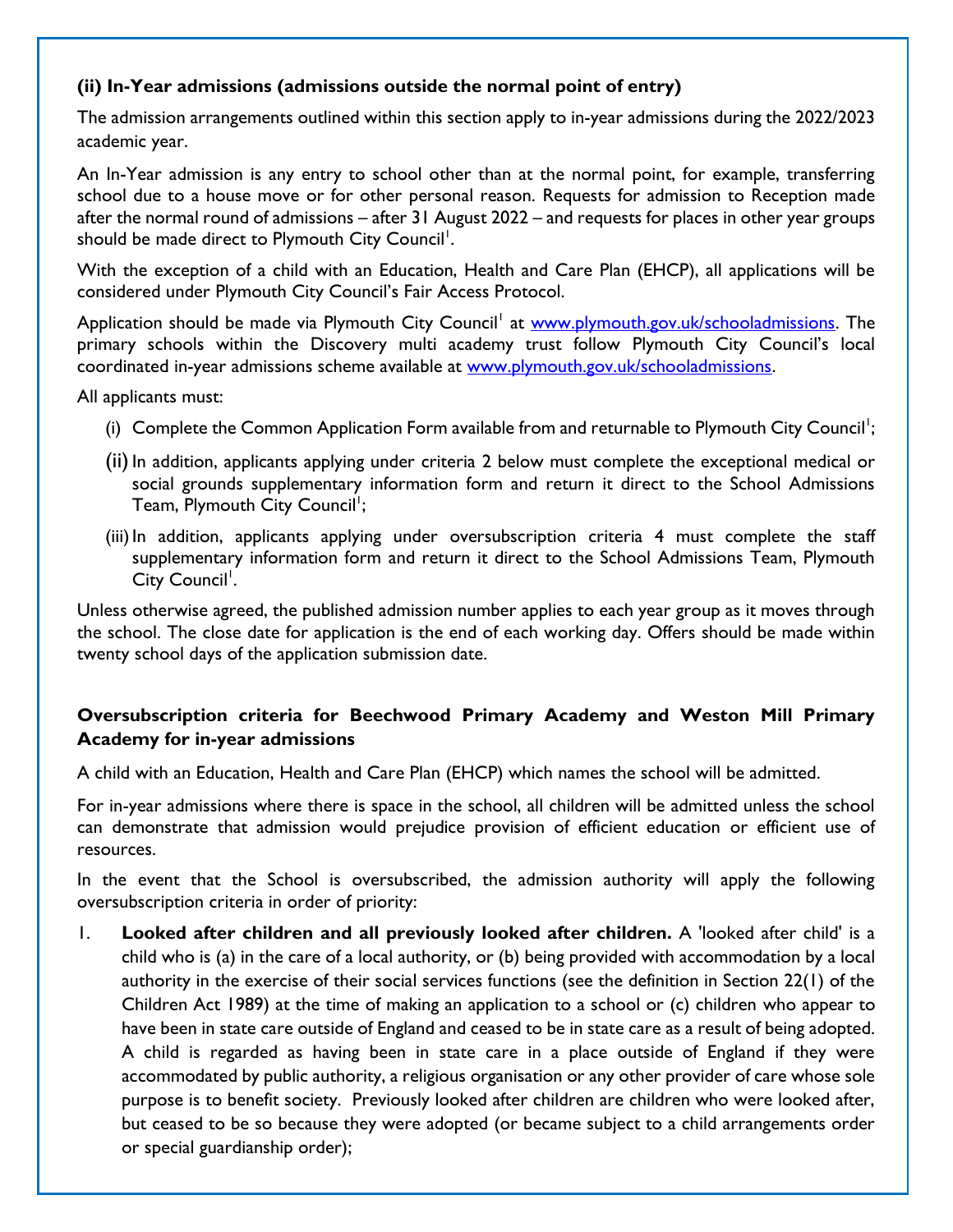2. **Children with exceptional medical or social need.** Children with an exceptional medical or social need for a place at this school. Applicants will only be considered under this heading if the parent/carer or their representative can demonstrate that only the preferred school can meet the exceptional medical or social needs of the child. The need must be specific to the school: a child may have very challenging circumstances that require additional support but if that support could be provided at another school, there would be no exceptional need to attend this school. The exceptional need could be due to the parent/carer's circumstances. Evidence provided can be in the form of a testimony from a medical practitioner, social worker or other professional who can support the application on an 'exceptional' basis. Without satisfactory supporting evidence, we will not prioritise an application as demonstrating exceptional need. It is not expected that a parent/carer would seek a claim under exceptional medical or social need for a school that is not the first ranked preference school.

Exceptional medical or social need could include, for example:

- a serious medical condition, which can be supported by medical evidence
- a significant caring role for the child which can be supported by evidence from social services;

Exceptional need for admission here will not be accepted on the grounds that:

- a child may be separated from a friendship group;
- parents wish to avoid a child from the current or previous setting;
- transport arrangements would have to be changed;
- the child has a particular interest or ability in a subject or activity.
- 3. **Children with a sibling already attending this school at the time of admission**. Children will be classed as siblings if they live in the same household in a single family unit. This includes for example, full, half, step, or adoptive brothers or sisters;
- 4. **Children whose parent/carer is a member of staff employed on a permanent contract at this school** for two or more years at the time at which the application for admission to the school is made or where the member of staff is recruited to fill a vacant post for which there is a demonstrable skill shortage evidenced by completion of the staff supplementary information form<sup>1</sup>. (This all covers staff working at the school to which the application relates but does not include staff who work on the school site for other employers);
- 5. **Other children** not shown in a higher oversubscription criteria.

# **NOTES:**

**Admission out of the normal age group:** Places will normally be offered in the year group according to the child's date of birth but a parent may submit an application for a year group other than the child's chronological year group. A decision will be made on the basis of the circumstances of each case and in the best interests of the child concerned. This will include taking account of the parent's views; information about the child's academic, social and emotional development; where relevant, their medical history and the views of a medical professional; whether they have previously been educated out of their normal age group; and whether they may naturally have fallen into a lower age group if it were not for being born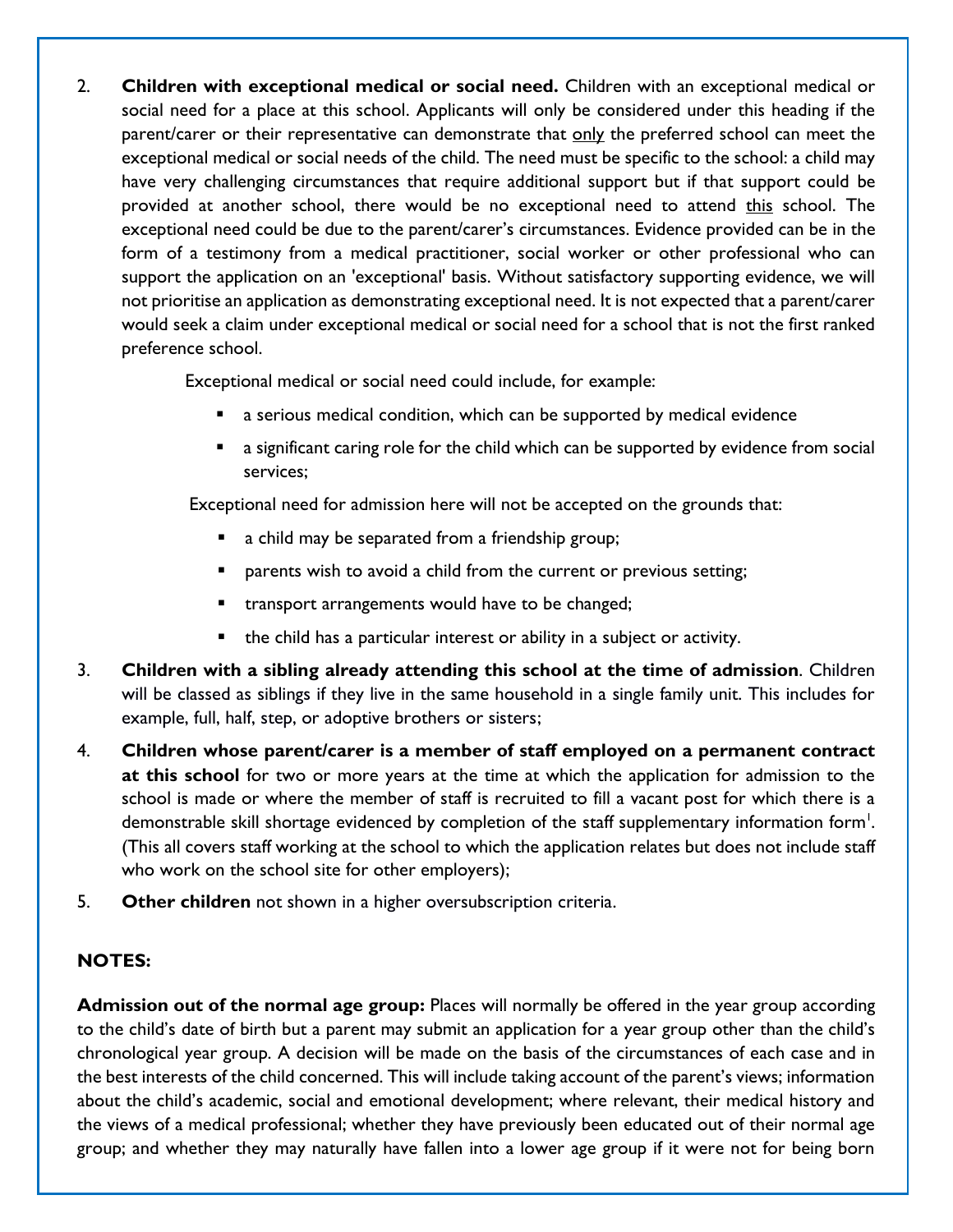prematurely. The admission authority will also take into account the views of the head teacher of the school(s) concerned. Parents must not assume that the decision of one school will transfer with the child to a different school as the decision rests with the individual admission authority. Where a place is refused in a different year group but a place is offered in the school, there will be no right of appeal

**Appeals:** In the event that an applicant is denied a place at the school, the parent/carer will have the right of appeal to an independent appeal panel. Information relating to the appeal process can be obtained from Plymouth City Council's School Admissions Team<sup>1</sup>.

**Fraudulent applications/withdrawal of allocated places:** The School Admissions Code allows an offer of a school place to be withdrawn if:

- it has been offered in error or
- a parent has not responded within a reasonable period of time or
- it is established that the offer was obtained through a fraudulent or intentionally misleading application. An example of this would be knowingly using an incorrect home address for a child. In these cases the application would be considered using the information that the local authority believes to be correct, for example using the home address where the local authority considers that the child actually lives.

All suspected fraudulent applications will be investigated and if a case is found, it could lead to criminal prosecution.

**Home address:** Any allegations received by the admission authority of people providing false or accommodation addresses when applying for school places shall be fully investigated and, if found to be true, it could lead to a criminal prosecution and withdrawal of an allocated place. Schools have been advised by Plymouth City Council to ask parents/carers to provide proof of residence (for example utility bills) before admitting a child. Plymouth local authority (LA) will also carry out checks as appropriate<sup>'</sup>. A child's home address is defined as the address at which the child is normally resident or, where a child lives at more than one address, the address at which the child lives for the majority of the time. Where the home address is unclear, the Admission Authority will determine the appropriate address taking into account factors such as the address to which the Child Benefit Allowance or Child Tax Credit is payable, registration for medical services etc.

**Mode of study and start date:** There is a legal requirement that all children begin full time education by the beginning of the term following their fifth birthday, this is referred to as compulsory school age. Places are offered to children for admission at the beginning of the September term after the fourth birthday. That is before they reach compulsory school age.

Parents have a right to defer the date their child is admitted, or to take the place up part-time, until the child reaches compulsory school age. September 2022 is the earliest point for admission to the Reception class at a primary school but is not a compulsory start date. All parents can defer admission within the Reception year until the beginning of the term following their child's **fifth** birthday. This is a decision for the parent to make, taking all factors into account including the advice of educational professionals.

Those parents who decide that their child should defer must inform the Headteacher. The place offered for their child **will be held open and will not be offered to another child**. Where a parent does not inform the Headteacher that admission is to be deferred and does not admit the child in September, the place may be withdrawn and offered to another child.

For in-year admissions: the expected point of admission will be within two weeks of the date of the allocation or within six weeks of the original application whichever is the later (unless other arrangements have been made with the school).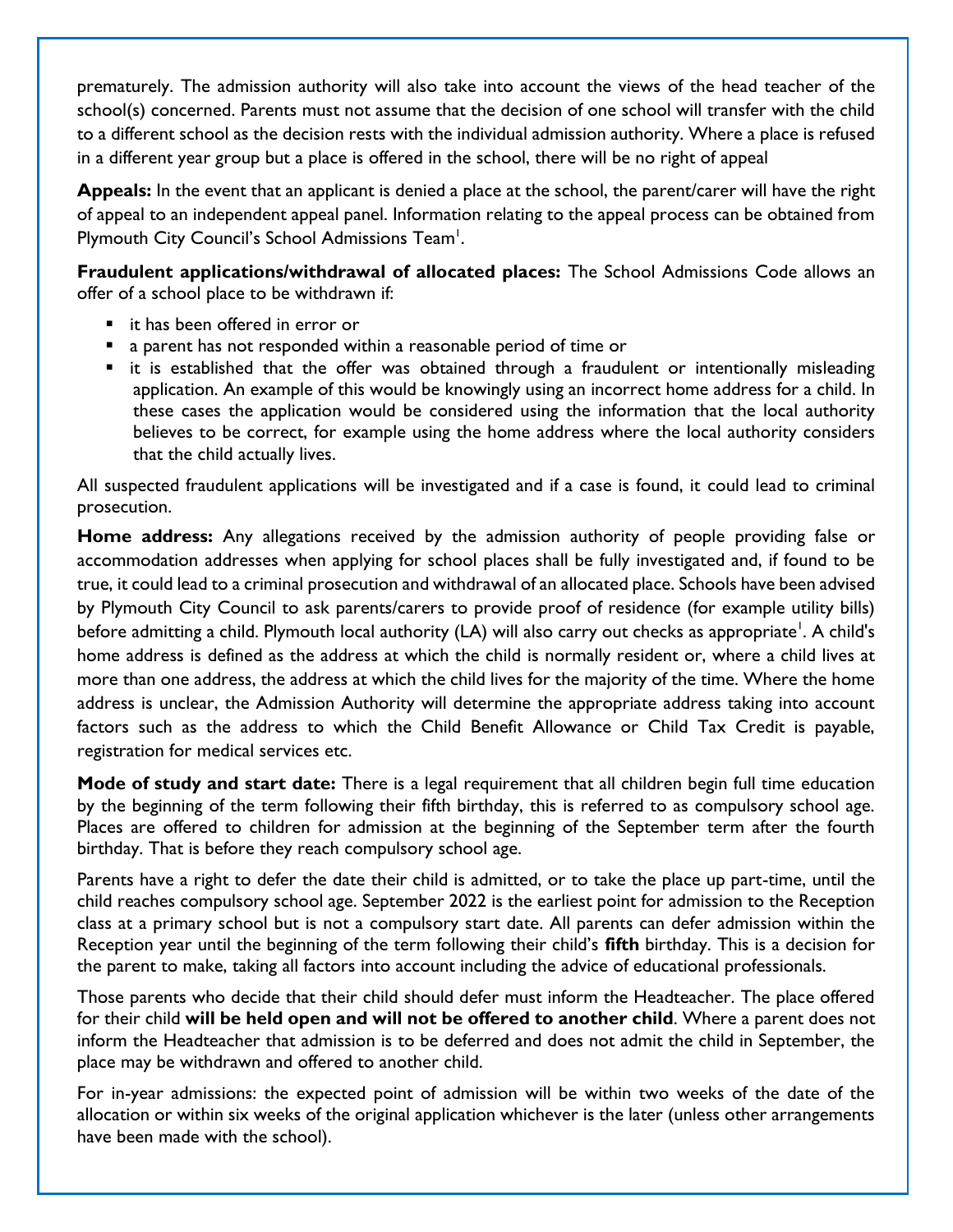**Multiple births:** Defined as the birth of more than one baby from a single pregnancy. We understand that parents/carers would like to keep twins, triplets and other children of multiple birth together. Where the admission criteria is applied and it is not possible to offer places to all children of the same multiple birth family we would work with the family to find the best solution for them and their children. Should it transpire that it is not possible to offer place(s) to all children within that multiple birth, there will be a random ballot as set out in the School Admissions Code. This will be undertaken by an officer of Plymouth City Council<sup>1</sup> by the operation of an electronic random number generator.

**Response:** Parents/carers must respond to an allocation of a school place within two weeks of the date of notification of availability of a school place or. Parent/carers declining the offer of a place should notify the educational arrangements they plan to provide for their child. Response must be made to Plymouth City Council<sup>1</sup>. In the absence of a response, the offer may be revoked and the place may be reallocated to someone else.

**Tie Breaker:** Where we have to choose between two or more children in the same category as each other, then the nearer to the school the child lives - as measured by a straight line on the map using Plymouth City Council's electronic mapping system - the higher the priority. Measurement points will be from the spatial locator identified by the National Land and Property Gazetteer. The spatial locator is the address point based on a general internal point. Flats are therefore taken to be the same measurement point regardless of floor of location. If the tie-breaker is not sufficient to distinguish between applicants in a particular category, there will be a random ballot as set out in the School Admissions Code. This will be undertaken by an officer of Plymouth City Council<sup>1</sup> by the operation of an electronic random number generator.

**Waiting lists:** If a place cannot be offered at the preferred school parent/carers will be asked if they wish their child to be added to a waiting list and to confirm their wish for their child to remain on a waiting list in order that the list can be kept up to date. Waiting lists will be held in the order of the published admission criteria any vacancies that arise will be allocated to the child at the top of the waiting list.

# **SECTION 2**

# **Admission arrangements for Oakwood Primary Academy**

# **(i) Reception/Foundation admissions (normal point of entry)**

The admission arrangements outlined within this section apply to children starting in the Reception/Foundation Year for the first time in 2022/2023. The published admission number (PAN) for this year group is shown in the school list at Section 4 and in the Starting School guide for parents. The closing date for application is 15 January 2022. Allocation results will be notified on 19 April 2022. The admission authority follows Plymouth City Council's coordinated primary admissions scheme available at [www.plymouth.gov.uk/schooladmissions.](http://www.plymouth.gov.uk/schooladmissions)

All applicants must:

- (i) Complete the Common Application Form available from, and returnable to their home local authority;
- (ii) In addition, applicants applying under criteria 2 below must complete the exceptional medical or social grounds supplementary information form and return it direct to the School Admissions Team, Plymouth City Council<sup>1</sup>;
- (iii) In addition, applicants applying under criteria 4 below must complete the staff supplementary information form and return it direct to the School Admissions Team, Plymouth City Council<sup>'</sup>.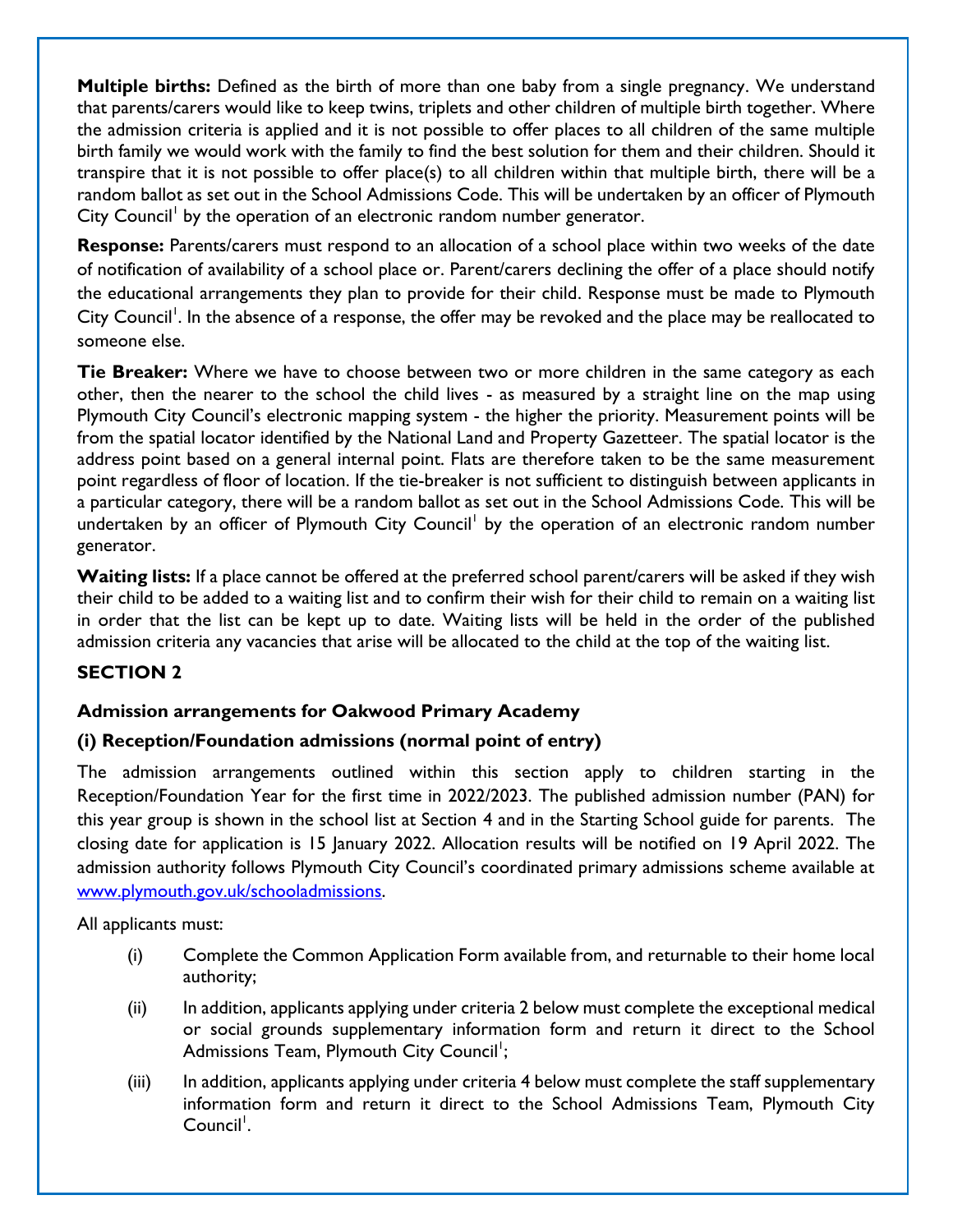# **(ii) In-Year admissions (admissions outside the normal point of entry)**

The admission arrangements outlined within this section apply to in-year admissions during the 2022/2023 academic year.

An In-Year admission is any entry to school other than at the normal point, for example, transferring school due to a house move or for other personal reason. Requests for admission to Reception made after the normal round of admissions – after 31 August 2022 – and requests for places in other year groups should be made direct to Plymouth City Council<sup>1</sup>.

With the exception of a child with an Education, Health and Care Plan (EHCP), all applications will be considered under Plymouth City Council's Fair Access Protocol.

Application should be made via Plymouth City Council<sup>1</sup> at [www.plymouth.gov.uk/schooladmissions.](http://www.plymouth.gov.uk/schooladmissions) Reach South Multi Academy Trust follows Plymouth City Council's local coordinated in-year admissions scheme available at [www.plymouth.gov.uk/schooladmissions.](http://www.plymouth.gov.uk/schooladmissions)

All applicants must:

- (i) Complete the Common Application Form available from and returnable to Plymouth City Council<sup>1</sup>;
- (ii) In addition, applicants applying under criteria 2 below must complete the exceptional medical or social grounds supplementary information form and return it direct to the School Admissions Team, Plymouth City Council<sup>1</sup>;
- (iii) In addition, applicants applying under oversubscription criteria 4 must complete the staff supplementary information form and return it direct to the School Admissions Team, Plymouth City Council<sup>1</sup>.

Unless otherwise agreed, the published admission number applies to each year group as it moves through the school. The close date for application is the end of each working day. Offers should be made within twenty school days of the application submission date.

# **(iii) Oversubscription criteria for Oakwood Primary Academy for normal point of entry and in-year admissions**

A child with an Education, Health and Care Plan (EHCP) which names the school will be admitted.

At the normal point of entry, where there are fewer applicants than the PAN, all children will be admitted unless they can be offered a higher ranked preference.

For in-year admissions where there is space in the school, all children will be admitted unless the school can demonstrate that admission would prejudice provision of efficient education or efficient use of resources.

In the event that the School is oversubscribed, the admission authority will apply the following oversubscription criteria in order of priority:

1. **Looked after childrenand all previously looked after children.** A 'looked after child' is a child who is (a) in the care of a local authority, or (b) being provided with accommodation by a local authority in the exercise of their social services functions (see the definition in Section 22(1) of the Children Act 1989) at the time of making an application to a school or (c) children who appear to have been in state care outside of England and ceased to be in state care as a result of being adopted.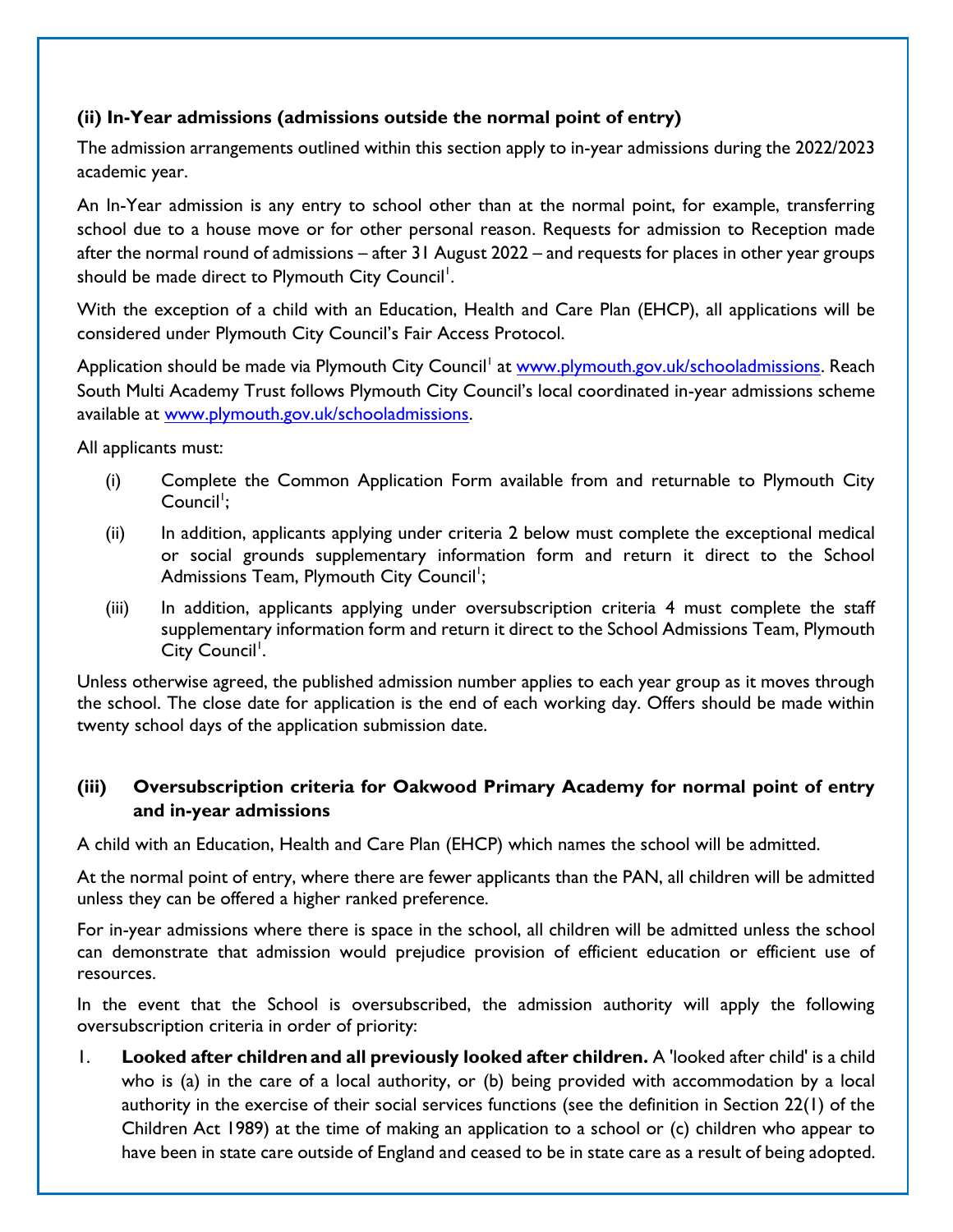A child is regarded as having been in state care in a place outside of England if they were accommodated by public authority, a religious organisation or any other provider of care whose sole purpose is to benefit society. Previously looked after children are children who were looked after, but ceased to be so because they were adopted (or became subject to a child arrangements order or special guardianship order);

2. **Children with exceptional medical or social need.** Children with an exceptional medical or social need for a place at this school. Applicants will only be considered under this heading if the parent/carer or their representative can demonstrate that only the preferred school can meet the exceptional medical or social needs of the child. The need must be specific to the school: a child may have very challenging circumstances that require additional support but if that support could be provided at another school, there would be no exceptional need to attend this school. The exceptional need could be due to the parent/carer's circumstances. Evidence provided can be in the form of a testimony from a medical practitioner, social worker or other professional who can support the application on an 'exceptional' basis. Without satisfactory supporting evidence, we will not prioritise an application as demonstrating exceptional need. It is not expected that a parent/carer would seek a claim under exceptional medical or social need for a school that is not the first ranked preference school.

Exceptional medical or social need could include, for example:

- a serious medical condition, which can be supported by medical evidence
- a significant caring role for the child which can be supported by evidence from social services;

Exceptional need for admission here will not be accepted on the grounds that:

- a child may be separated from a friendship group;
- parents wish to avoid a child from the current or previous setting;
- **E** transport arrangements would have to be changed;
- the child has a particular interest or ability in a subject or activity.
- 3. **Children with a sibling already attending this school at the time of admission**. Children will be classed as siblings if they live in the same household in a single family unit. This includes for example, full, half, step, or adoptive brothers or sisters;
- 4. **Children whose parent/carer is a member of staff employed on a permanent contract at this school** for two or more years at the time at which the application for admission to the school is made or where the member of staff is recruited to fill a vacant post for which there is a demonstrable skill shortage evidenced by completion of the staff supplementary information form<sup>1</sup>. (This all covers staff working at the school to which the application relates but does not include staff who work on the school site for other employers);
- 5. **Other children** not shown in a higher oversubscription criteria.

#### **NOTES:**

**Admission out of the normal age group:** Places will normally be offered in the year group according to the child's date of birth but a parent may submit an application for a year group other than the child's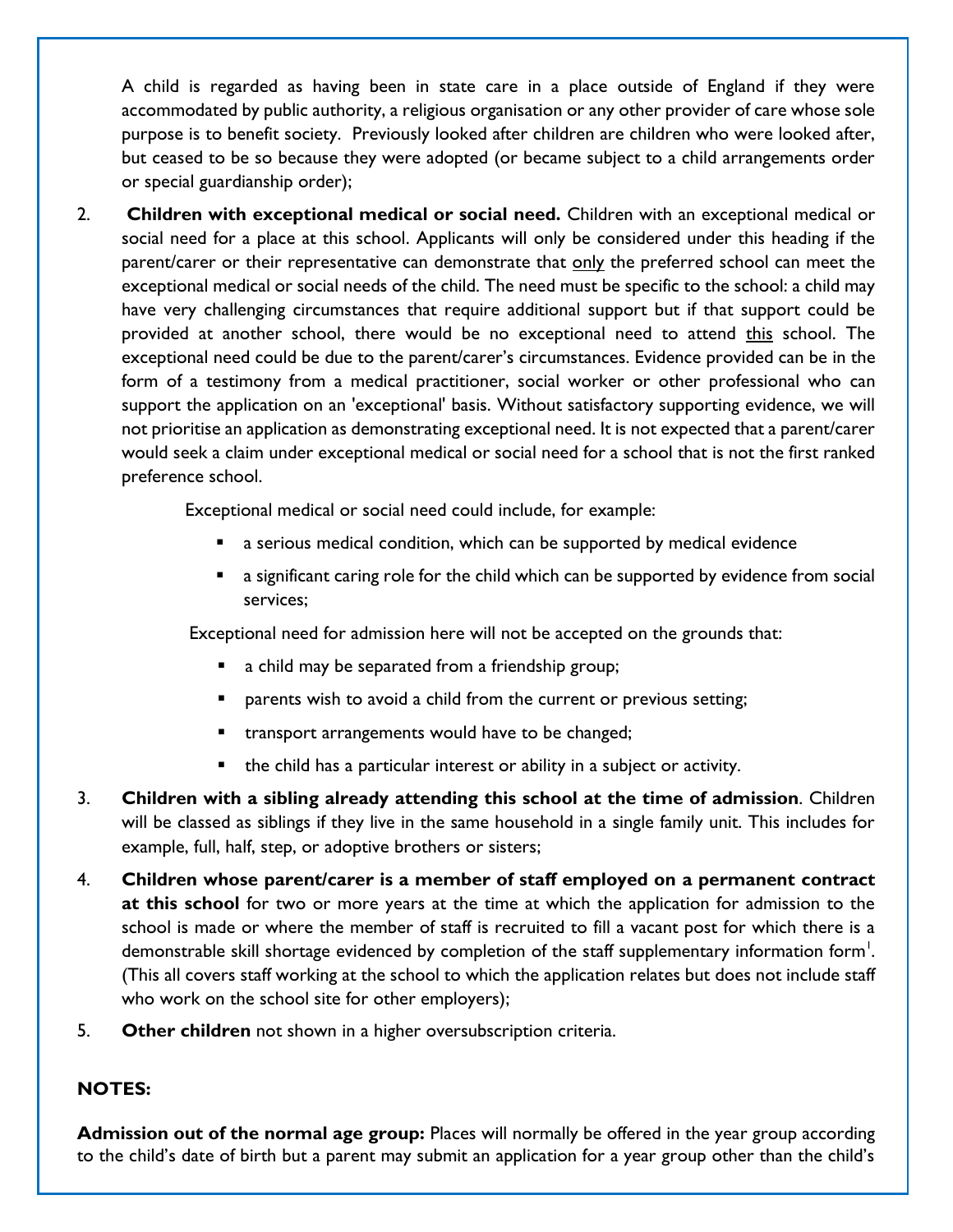chronological year group. A decision will be made on the basis of the circumstances of each case and in the best interests of the child concerned. This will include taking account of the parent's views; information about the child's academic, social and emotional development; where relevant, their medical history and the views of a medical professional; whether they have previously been educated out of their normal age group; and whether they may naturally have fallen into a lower age group if it were not for being born prematurely. The admission authority will also take into account the views of the head teacher of the school(s) concerned. Parents must not assume that the decision of one school will transfer with the child to a different school as the decision rests with the individual admission authority. Where a place is refused in a different year group but a place is offered in the school, there will be no right of appeal.

**Appeals:** In the event that an applicant is denied a place at the school, the parent/carer will have the right of appeal to an independent appeal panel. Information relating to the appeal process can be obtained from Plymouth City Council's School Admissions Team<sup>1</sup>.

**Fraudulent applications/withdrawal of allocated places:** The School Admissions Code allows an offer of a school place to be withdrawn if:

- it has been offered in error or
- a parent has not responded within a reasonable period of time or
- it is established that the offer was obtained through a fraudulent or intentionally misleading application. An example of this would be knowingly using an incorrect home address for a child. In these cases the application would be considered using the information that the local authority believes to be correct, for example using the home address where the local authority considers that the child actually lives.

All suspected fraudulent applications will be investigated and if a case is found, it could lead to criminal prosecution.

**Home address:** Any allegations received by the admission authority of people providing false or accommodation addresses when applying for school places shall be fully investigated and, if found to be true, it could lead to a criminal prosecution and withdrawal of an allocated place. Schools have been advised by Plymouth City Council to ask parents/carers to provide proof of residence (for example utility bills) before admitting a child. Plymouth local authority (LA) will also carry out checks as appropriate<sup>'</sup>. A child's home address is defined as the address at which the child is normally resident or, where a child lives at more than one address, the address at which the child lives for the majority of the time. Where the home address is unclear, the Admission Authority will determine the appropriate address taking into account factors such as the address to which the Child Benefit Allowance or Child Tax Credit is payable, registration for medical services etc.

**Mode of study and start date:** There is a legal requirement that all children begin full time education by the beginning of the term following their fifth birthday, this is referred to as compulsory school age. Places are offered to children for admission at the beginning of the September term after the fourth birthday. That is before they reach compulsory school age.

Parents have a right to defer the date their child is admitted, or to take the place up part-time, until the child reaches compulsory school age. September 2022 is the earliest point for admission to the Reception class at a primary school but is not a compulsory start date. All parents can defer admission within the Reception year until the beginning of the term following their child's **fifth** birthday. This is a decision for the parent to make, taking all factors into account including the advice of educational professionals.

Those parents who decide that their child should defer must inform the Headteacher. The place offered for their child **will be held open and will not be offered to another child**. Where a parent does not inform the Headteacher that admission is to be deferred and does not admit the child in September, the place may be withdrawn and offered to another child.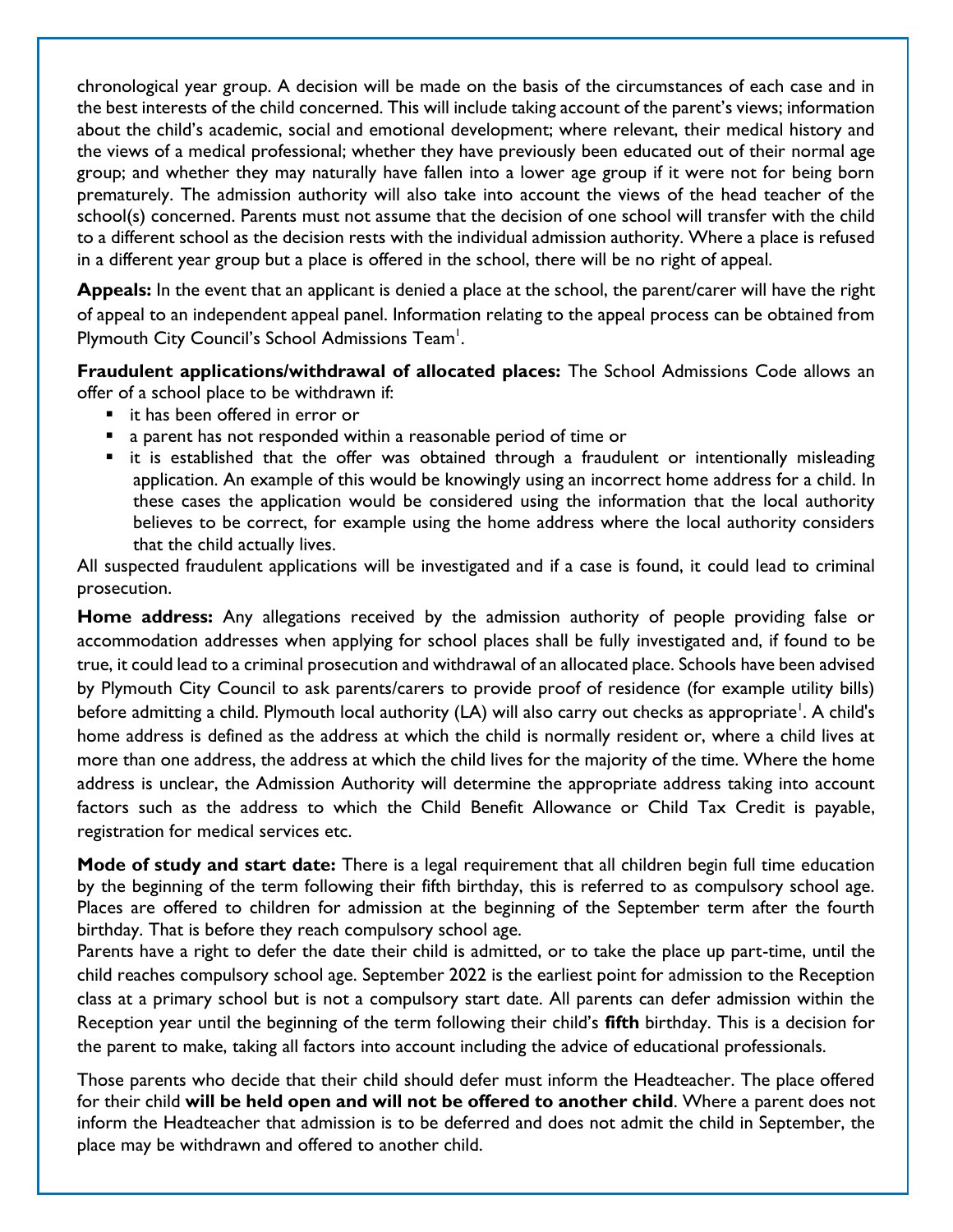For normal point of entry: the expected point of admission will be September 2022.

For in-year admissions: the expected point of admission will be within two weeks of the date of the allocation or within six weeks of the original application whichever is the later (unless other arrangements have been made with the school).

**Multiple births:** Defined as the birth of more than one baby from a single pregnancy. We understand that parents/carers would like to keep twins, triplets and other children of multiple birth together. Where the admission criteria is applied and it is not possible to offer places to all children of the same multiple birth family we would work with the family to find the best solution for them and their children. Should it transpire that it is not possible to offer place(s) to all children within that multiple birth, there will be a random ballot as set out in the School Admissions Code. This will be undertaken by an officer of Plymouth City Council<sup>1</sup> by the operation of an electronic random number generator.

**Response:** Parents/carers must respond to an allocation of a school place within two weeks of the date of notification of availability of a school place. Response must be made to Plymouth City Council<sup>1</sup>. In the absence of a response, the offer may be revoked and the place may be reallocated to someone else. Parent/carers declining the offer of a place should notify the educational arrangements they plan to provide for their child.

**Tie Breaker:** Where we have to choose between two or more children in the same category as each other, then the nearer to the school the child lives - as measured by a straight line on the map using Plymouth City Council's electronic mapping system - the higher the priority. Measurement points will be from the spatial locator identified by the National Land and Property Gazetteer. The spatial locator is the address point based on a general internal point. Flats are therefore taken to be the same measurement point regardless of floor of location. If the tie-breaker is not sufficient to distinguish between applicants in a particular category, there will be a random ballot as set out in the School Admissions Code. This will be undertaken by an officer of Plymouth City Council<sup>1</sup> by the operation of an electronic random number generator.

Waiting lists: If a place cannot be offered at the preferred school at the normal point of entry, the child's name will automatically be added to the waiting list for any school ranked higher than the school allocated at the normal point of entry. Those on a waiting list and late applicants will be treated equally and placed on the same list. Waiting lists will be held in the order of the published admission criteria and will be maintained until the end of the summer holidays 2022 in respect of the normal point of entry. Any vacancies that arise will be allocated to the child at the top of the waiting list.

From 1 September 2022, the in-year admissions scheme applies and the waiting list procedure will change in that parent/carers will be asked if they wish their child to be added to a waiting list and to confirm their wish for their child to remain on a waiting list in order that the list can be kept up to date.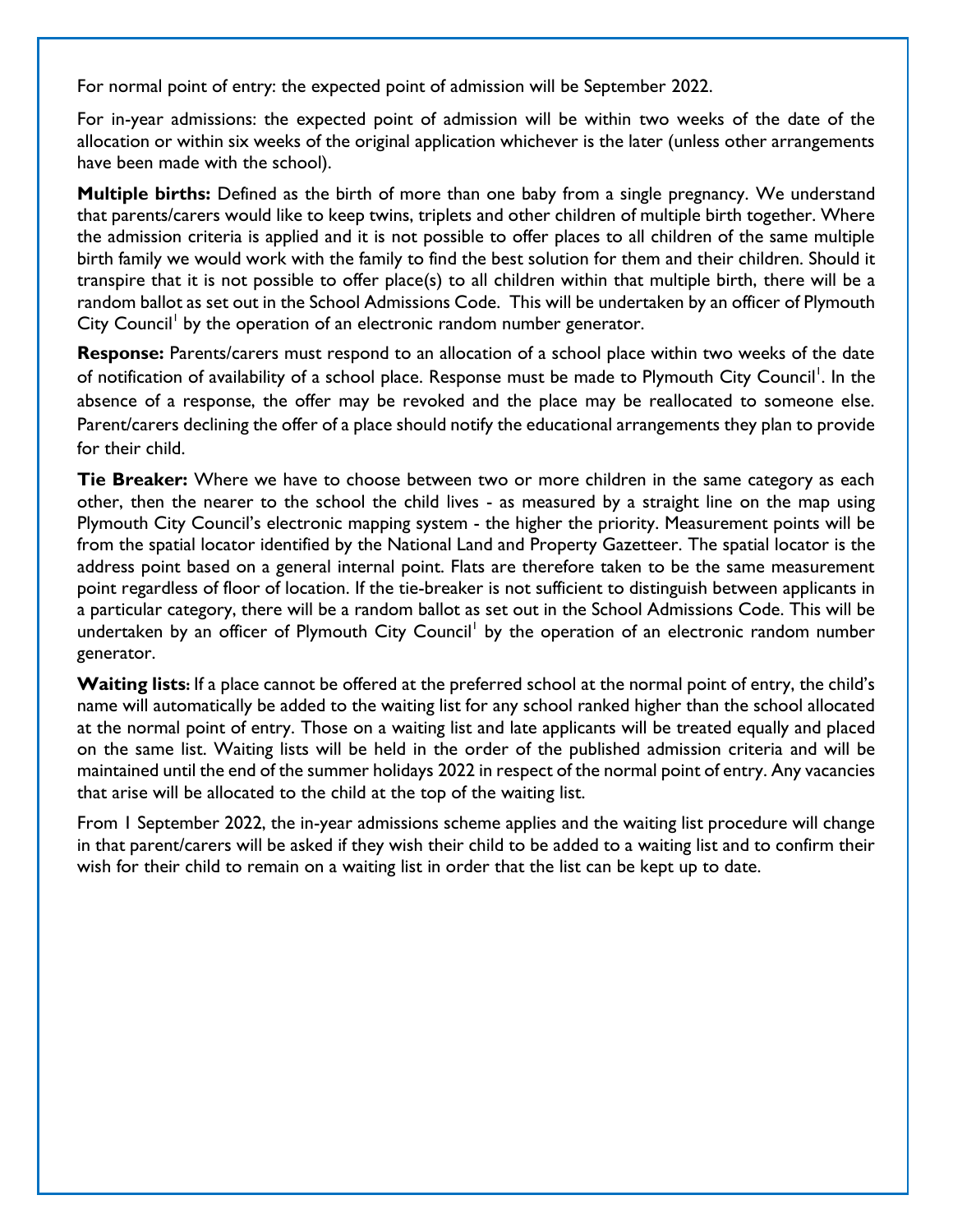#### **SECTION 3**

# **(i) PUPIL PREMIUM SUPPLEMENTARY INFORMATION FORM**

#### **EARLY YEARS PUPIL PREMIUM, THE PUPIL PREMIUM OR THE SERVICE PREMIUM**

**You should only complete this form if:**

**a) You have named Beechwood Primary Academy or Weston Mill Primary Academy on the Common Application Form and your child is currently on roll at the school's own nursery school in the pre-school provision;**

**and**

**b) Your child is in receipt of early years pupil premium, the pupil premium or the service premium at the time of application.**

You will need to take this form to your child's school for the school to complete part B. You then need to return the completed form by 15 January 2022 to be included in the normal point of entry allocations made on 19 April 2022. Forms received after this date will still be considered but will not be included within the first allocation round. For an in-year admission to any year group, the form should be submitted with the application form. Return the form to: School Admissions Team, Education, Participation and Skills, Plymouth City Council, Windsor House, Tavistock Road, Plymouth PL6 5UF.

| Child's full name:                                                                                                              |     |
|---------------------------------------------------------------------------------------------------------------------------------|-----|
| Date of birth:                                                                                                                  |     |
| I confirm that the child named above is in<br>receipt of early years pupil premium, the<br>pupil premium or the service premium | Yes |
| Name of school currently attended:                                                                                              |     |
| Name of parent/carer:                                                                                                           |     |
| Relationship to child:                                                                                                          |     |
| Signature:                                                                                                                      |     |
| Date:                                                                                                                           |     |

#### **PART A - To be completed by the parent/carer**

#### **Data Protection**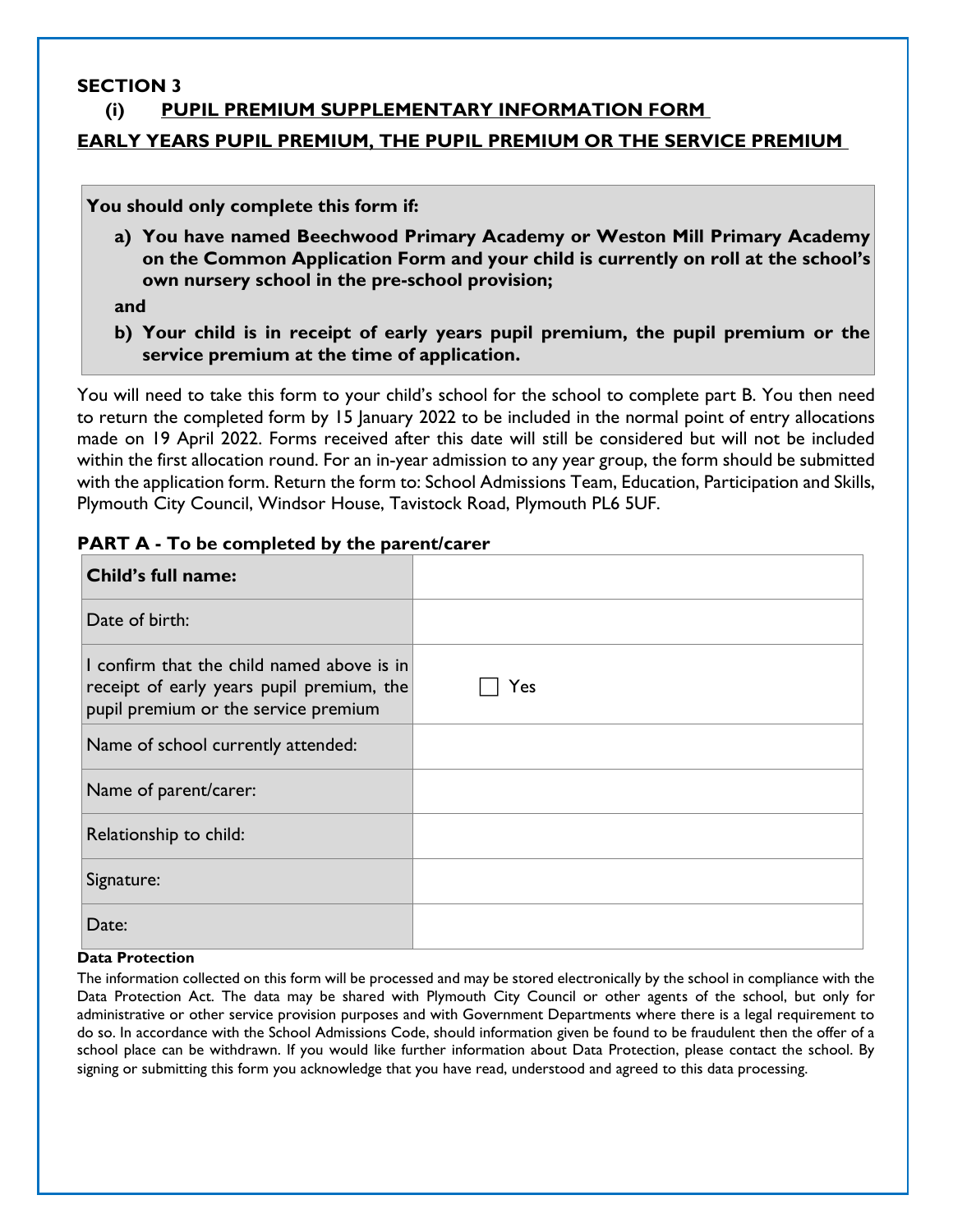#### **PART B**

#### **To be completed by Beechwood Primary Academy or Weston Mill Primary Academy as appropriate**

| Child's full name:                                                                                                                            |     |    |  |
|-----------------------------------------------------------------------------------------------------------------------------------------------|-----|----|--|
| Date of birth:                                                                                                                                |     |    |  |
| I confirm that the child named above is<br>currently in receipt of early years pupil<br>premium, the pupil premium or the service<br>premium: | Yes | No |  |
| Name of school currently attended:                                                                                                            |     |    |  |
| Name of person completing the form:                                                                                                           |     |    |  |
| Position held in school:                                                                                                                      |     |    |  |
| Signature:                                                                                                                                    |     |    |  |
| Date:                                                                                                                                         |     |    |  |
| Telephone number:                                                                                                                             |     |    |  |
| School stamp:                                                                                                                                 |     |    |  |
|                                                                                                                                               |     |    |  |

#### **Data Protection**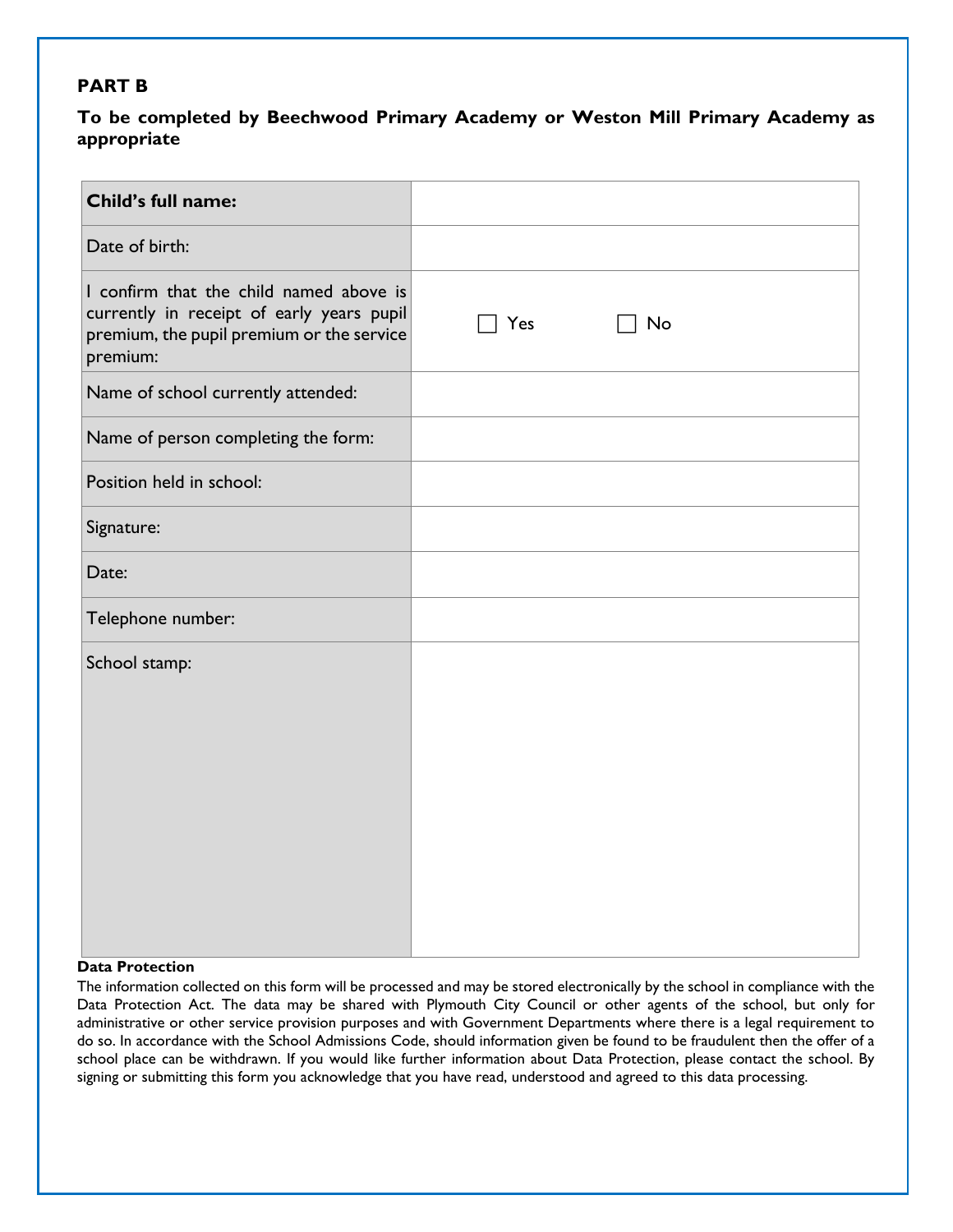# **(ii) STAFF SUPPLEMENTARY INFORMATION FORM 2022/2023**

Please note this is a supplementary information form for administration purposes only and is not an application form. It will used to rank a submitted application according to the published admission criteria.

**Only complete this form if you are:**

- **a) A member of staff employed on a permanent contract by the school (and working at the school applied for) for two or more years at the time at which the application for admission to the school is made;**
- **or**
- **b) A member of staff recruited to fill a vacant post for which there is a demonstrable skill shortage.**

If you are applying under a) or b) above, you need to take this form to the school of employment for the school to complete part B. You then need to return the completed form by 15 January 2022 to be included in the normal point of entry allocations made on 19 April 2022. Forms received after this date will still be considered but will not be included within the first allocation round. For an in-year admission to any year group, the form should be submitted with the application form. Return the form to: School Admissions Team, Education, Participation and Skills, Plymouth City Council, Windsor House, Tavistock Road Plymouth, PL6 5UF.

| Child's full name:                      |  |
|-----------------------------------------|--|
| Date of birth:                          |  |
| Member of staff employed by the school: |  |
| Name of school of employment:           |  |
| Name of parent/carer:                   |  |
| Relationship to child:                  |  |
| Signature:                              |  |
| Date:                                   |  |

# **Part A - To be completed by the parent/carer**

#### **Data Protection**

| <b>PART B - To be completed by the school of employment</b> |
|-------------------------------------------------------------|
|-------------------------------------------------------------|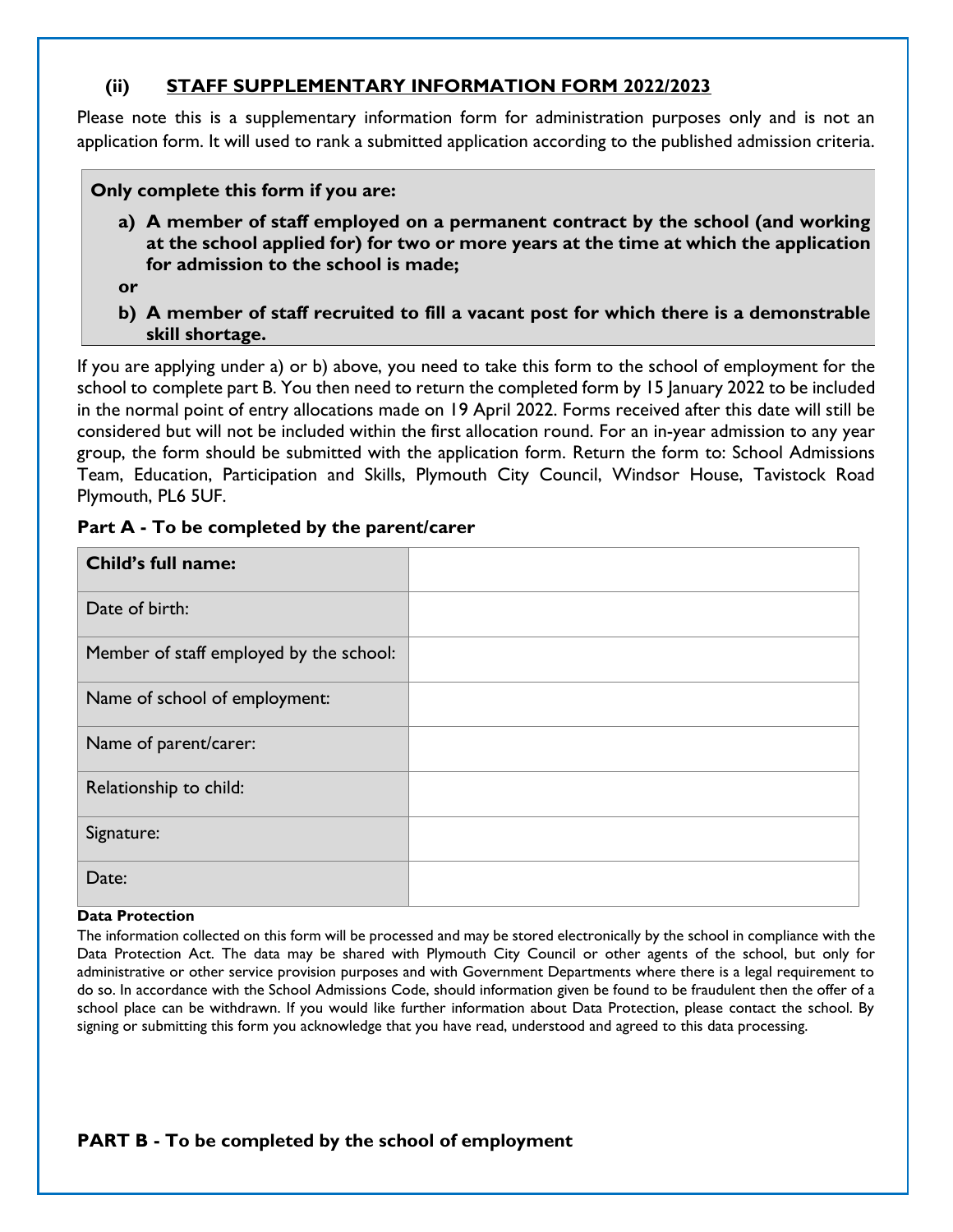| <b>Child's full name:</b>                                                 |                                                                                                                                                                                                                                                                    |                                                                                     |
|---------------------------------------------------------------------------|--------------------------------------------------------------------------------------------------------------------------------------------------------------------------------------------------------------------------------------------------------------------|-------------------------------------------------------------------------------------|
| Date of birth:                                                            |                                                                                                                                                                                                                                                                    |                                                                                     |
| Name of member of staff employed by the<br>school:                        |                                                                                                                                                                                                                                                                    |                                                                                     |
| The above named member of staff is<br>employed in the following capacity: | A member of staff employed $ A$ member of staff recruited<br>on a permanent contract by<br>the school (and working at<br>the school applied for) for<br>two or more years at the<br>time at which the application<br>for admission to the school<br>is made<br>Yes | to fill a vacant post for which<br>there is a demonstrable skill<br>shortage<br>Yes |
| Name of school:                                                           |                                                                                                                                                                                                                                                                    |                                                                                     |
| Name of person completing the form:                                       |                                                                                                                                                                                                                                                                    |                                                                                     |
| Position held in school:                                                  |                                                                                                                                                                                                                                                                    |                                                                                     |
| Signature:                                                                |                                                                                                                                                                                                                                                                    |                                                                                     |
| Date:                                                                     |                                                                                                                                                                                                                                                                    |                                                                                     |
| Telephone number:                                                         |                                                                                                                                                                                                                                                                    |                                                                                     |
| School stamp:                                                             |                                                                                                                                                                                                                                                                    |                                                                                     |

#### **Data Protection**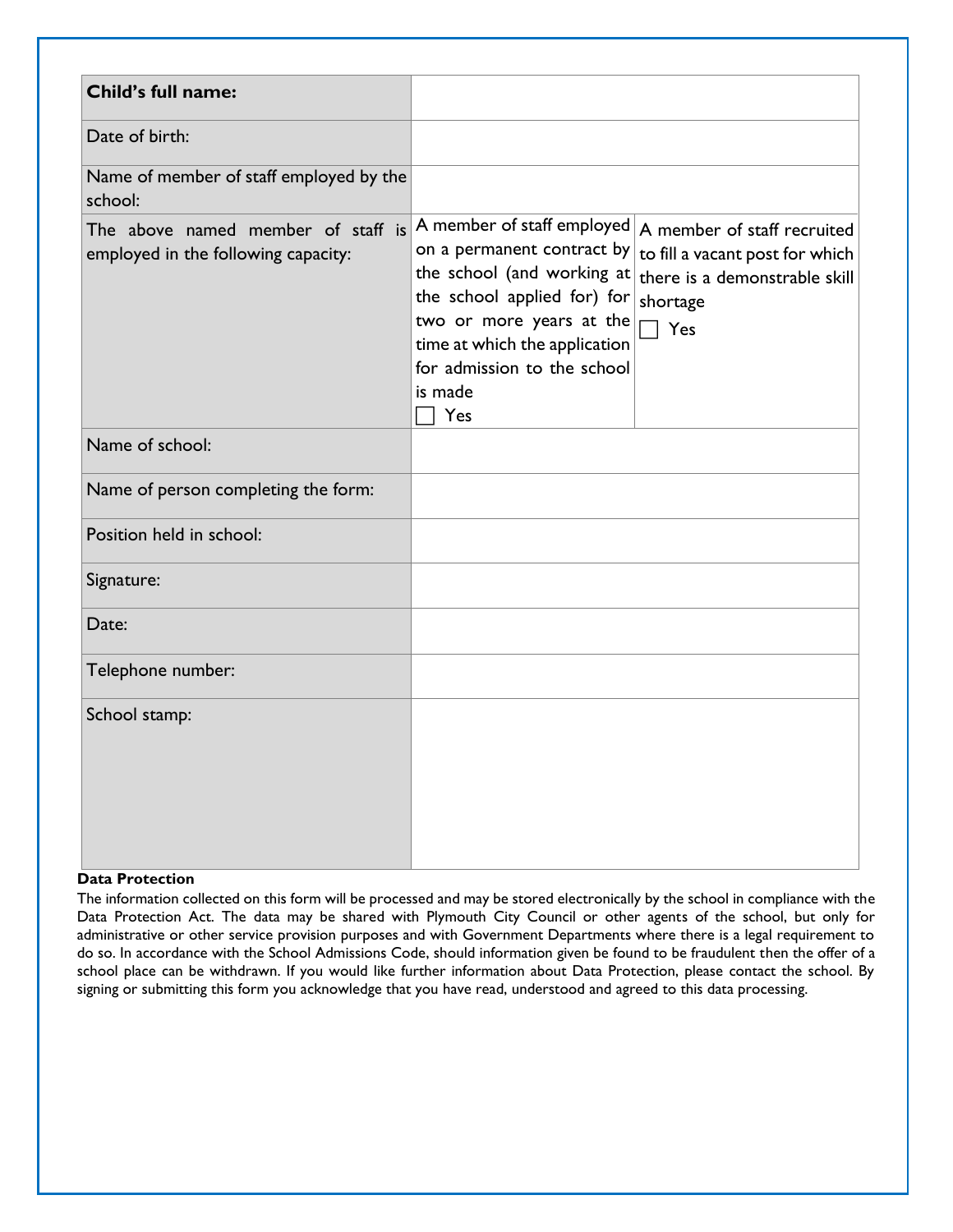# **(iii) EXCEPTIONAL MEDICAL OR SOCIAL NEED FOR ADMISSION**

#### **SUPPLEMENTARY INFORMATION FORM 2022/2023**

Please note this is a supplementary information form for administration purposes only and is not an application form. It will be used to rank a submitted application according to the published admission criteria.

**Only complete this form if you are seeking admission priority on the grounds of exceptional need.** 

If you wish us to consider whether your child has exceptional medical or social need to attend this school (criteria 2) you must submit independent professional evidence which explains clearly why it is essential to attend this school and no other school. Please make sure that you have read the description of exceptional medical or social need in the admission policy for the school.

You will need to return the completed form and evidence by 15 January 2022 to be included in the primary normal point of entry allocations made on 19 April 2022. Forms received after this date will still be considered but will not be included within the first allocation round. For an in-year admission to any year group the form and evidence should be submitted with the application form.

Return the form to: School Admissions Team, Education, Participation and Skills, Plymouth City Council, Windsor House, Tavistock Road Plymouth, PL6 5UF.

| Child's full name:                                                                                    |  |
|-------------------------------------------------------------------------------------------------------|--|
| Date of birth:                                                                                        |  |
| School applied for:                                                                                   |  |
| Nature of the supporting evidence that you<br>are submitting, provided by a relevant<br>professional: |  |

#### **To be completed by the parent/carer**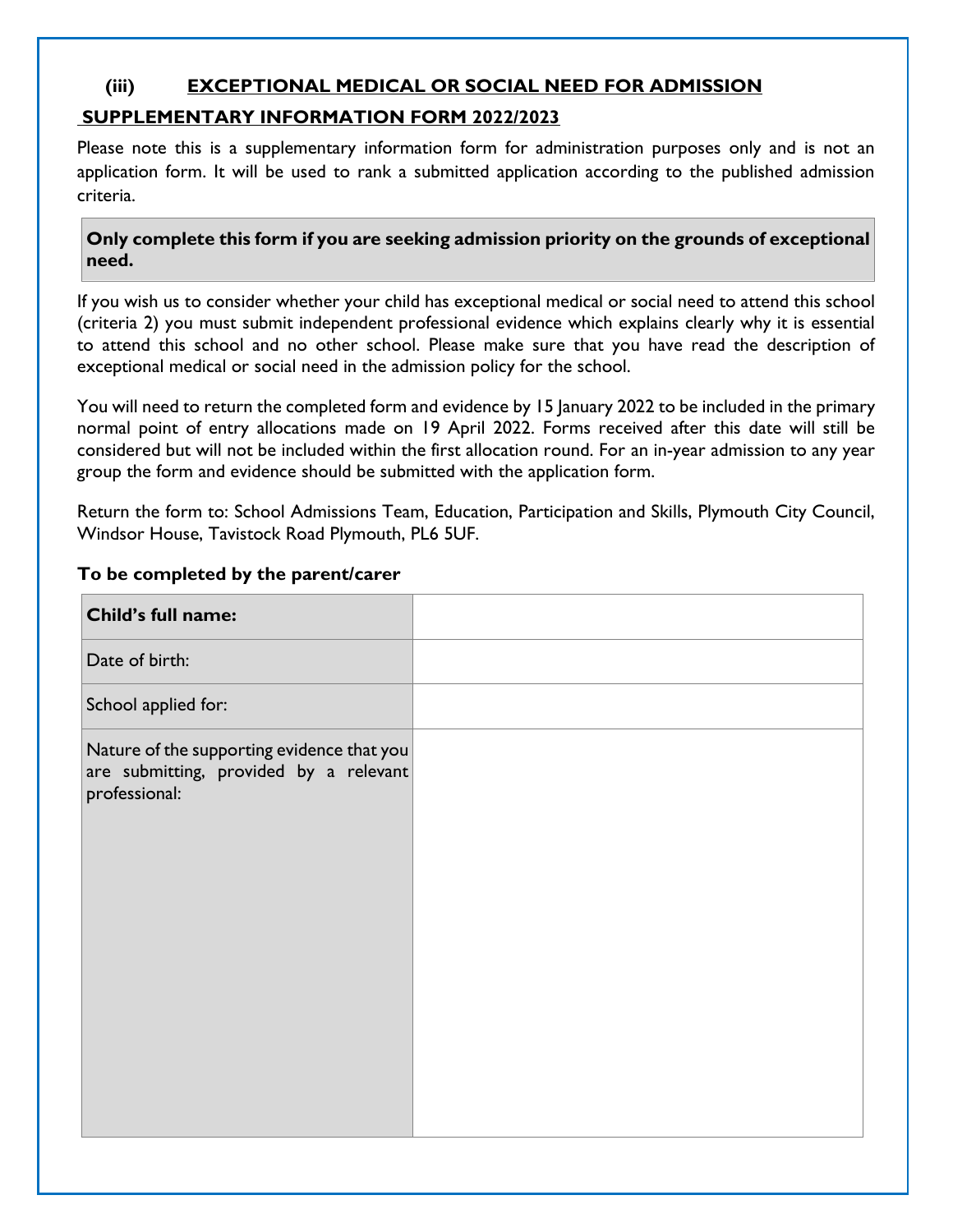| Evidence is attached:                                                                          | Yes<br>No |
|------------------------------------------------------------------------------------------------|-----------|
| Name(s)<br>of the<br>and<br>organisations<br>professional(s) providing supporting<br>evidence: |           |
| Name of parent/carer:                                                                          |           |
| Relationship to child:                                                                         |           |
| Signature:                                                                                     |           |
| Date:                                                                                          |           |

## **Data Protection**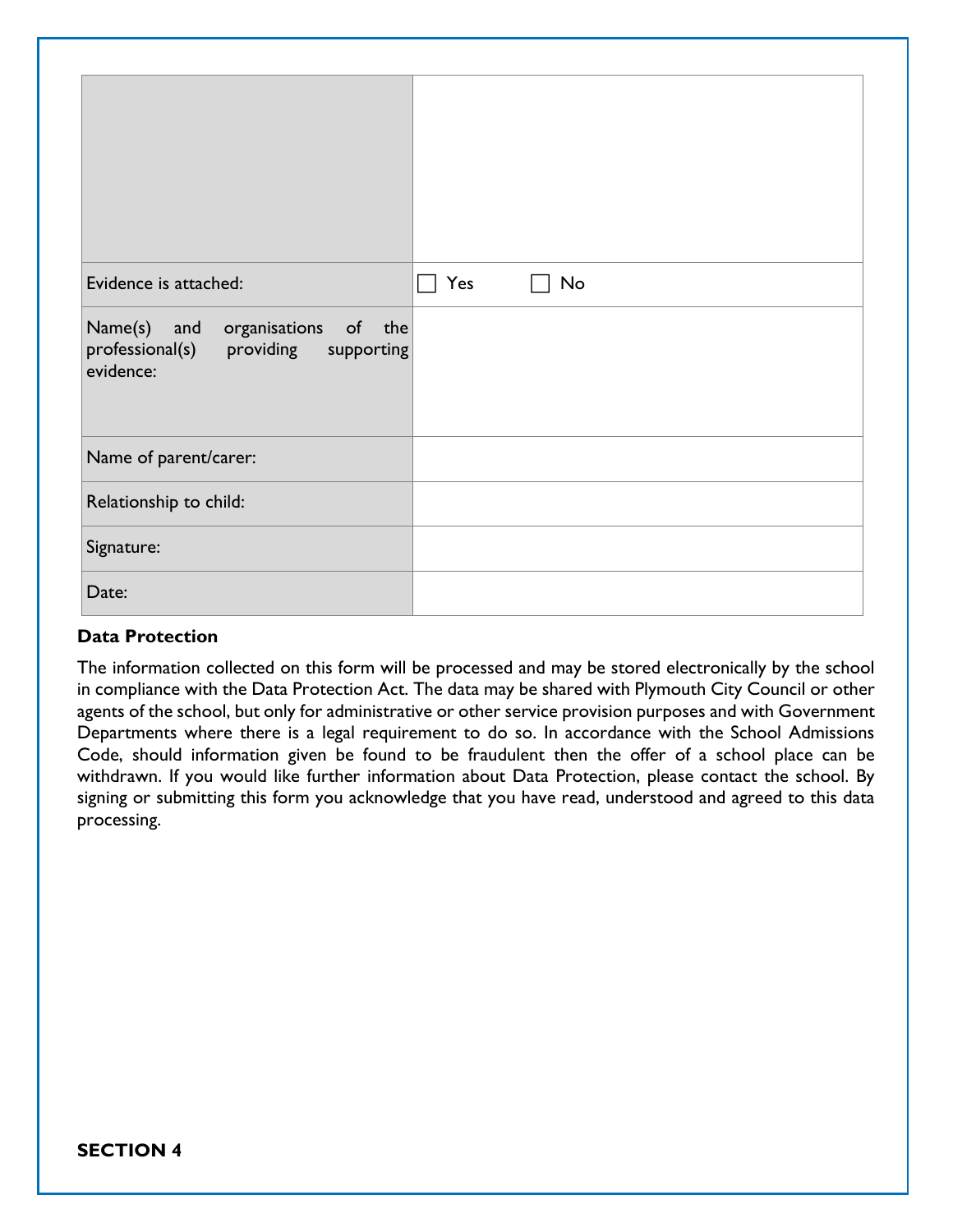# **Published admission number (PAN)**

| <b>School</b>                                | 2021/2022 | 2022/2023 |
|----------------------------------------------|-----------|-----------|
| Beechwood Primary Academy                    | 60        | 60        |
| Oakwood Primary Academy                      | 60        | 60        |
| <b>Weston Mill Community Primary Academy</b> | 60        | 60        |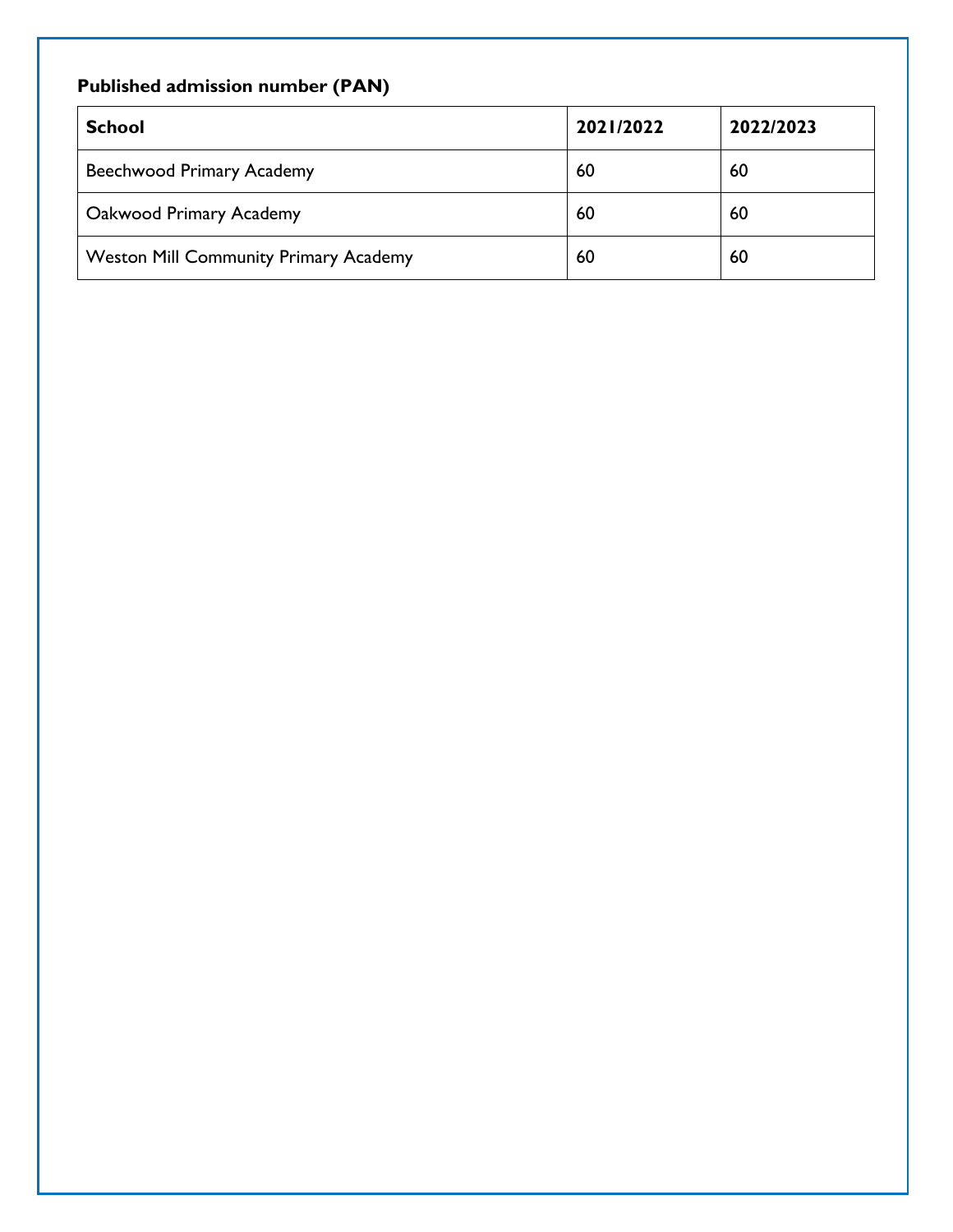# **CONTACTS AND FURTHER INFORMATION**

# **Discovery Multi Academy Trust** Beechwood Primary Academy Rockfield Avenue **Plymouth** PL6 6DX [www.discoverymat.co.uk](http://www.discoverymat.co.uk/) [info@discoverymat.co.uk](mailto:info@discoverymat.co.uk)

#### **Beechwood Primary Academy**

Rockfield Avenue Plymouth PL6 6DX Telephone: 01752 706360 [www.beechwood-primary.co.uk](http://www.beechwood-primary.co.uk/) [beechwood.office@discoverymat.co.uk](mailto:beechwood.office@discoverymat.co.uk)

#### **Oakwood Primary Academy**

Pendeen Crescent Southway Plymouth **PL6 6OS** Telephone: 01752 775478 [www.oakwood-primary.co.uk](http://www.oakwood-primary.co.uk/) [oakwood.office@discoverymat.co.uk](mailto:oakwood.office@discoverymat.co.uk)

#### **Weston Mill Community Primary Academy**

Ferndale Road Camel's Head PL2 2EL Telephone: 01752 365250 [www.westonmill.plymouth.sch.uk](http://www.westonmill.plymouth.sch.uk/) [westonmill.office@discoverymat.co.uk](mailto:westonmill.office@discoverymat.co.uk)

# **Plymouth School Admissions Team**

Telephone 01752 307469

The website at [www.plymouth.gov.uk/schooladmissions](http://www.plymouth.gov.uk/schooladmissions) has information about applying for a place at a school, school appeals, and the coordinated schemes of admission.

# **School Appeals**

Telephone 01752 398164 [schoolappeals@plymouth.gov.uk](mailto:schoolappeals@plymouth.gov.uk)